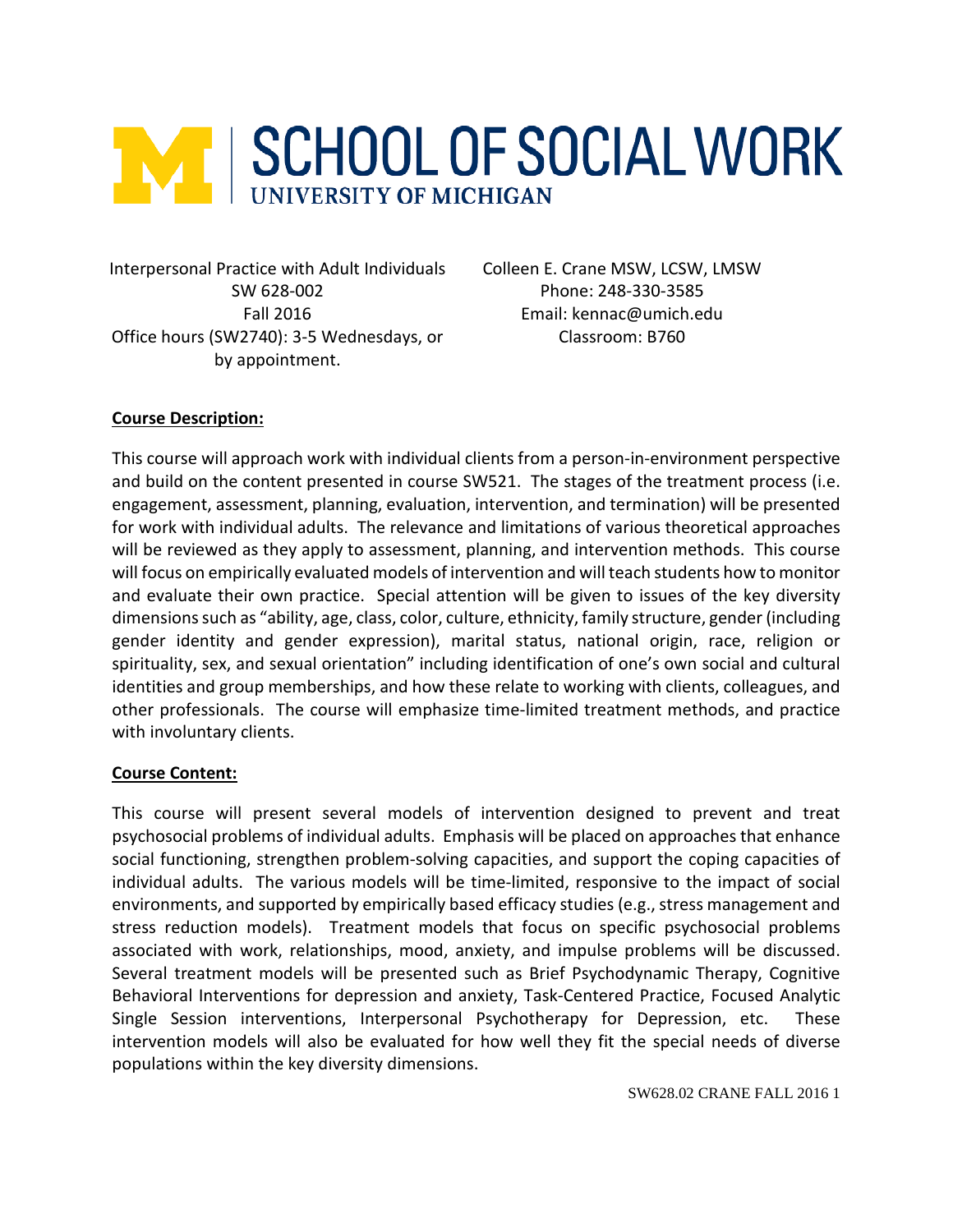Each model that is presented will cover all phases of the intervention process: engagement and screening, assessment, planning, evaluation, implementation, and termination. Although evaluation will be discussed in much greater depth in the Practice Area evaluation courses, students will learn how to integrate evaluation techniques and measures into their on-going interventions with individual adults so that they can employ systematic measures of their effectiveness in the field. This course will carefully explore the issues that influence and determine client motivation because many individual adults come into the treatment process with varying degrees of willingness and sometimes are coerced to seek help by authorities or family members. Strategies that workers can employ to engage reluctant or resistant clients will be presented. Intervention models in this course will be general enough to apply to a wide range of adult clients in a wide range of adult situations, since other courses will focus more specifically on special populations and problems. Course content will include ethical issues that relate to interpersonal practice with individual adults and those elements of the NASW code of ethics that especially impact on practice with individual adults (e.g., boundary and comportment issues between worker and client).

### **Course Objectives:**

Upon completion of the course, students will be able to:

1) Describe how theory informs and shapes the kinds of intervention strategies that may be employed when working with individual adults, including the indications and contraindications of various IP models.

2) Assess the effectiveness of various kinds of intervention models and procedures that may be utilized with individual adults.

3) Demonstrate advanced social work skills [with individual adults] in the pre-engagement, engagement, assessment, intervention, ending and evaluation phases of interpersonal social work practice. Critically apply in a practice setting a minimum of two empirically supported IP theories.

4) Conduct an assessment of coping resources and strengths; biophysical, emotional, behavioral and cognitive functioning; intra-personal and environmental systems. Assess life-threatening problems, such as addictions and violence; and forms of oppression that clients experience. Identify and assess the effects of diversity dimensions (including ability, age, class, color, culture, ethnicity, family structure, gender (including gender identity and gender expression), marital status, national origin, race, religion or spirituality, sex, and sexual orientation).

5) Demonstrate their ability to form worker-client alliances and collaborations, communicate empathically, and help enhance motivation for change, cultivate hope, and address ambivalence and internal and external barriers to change.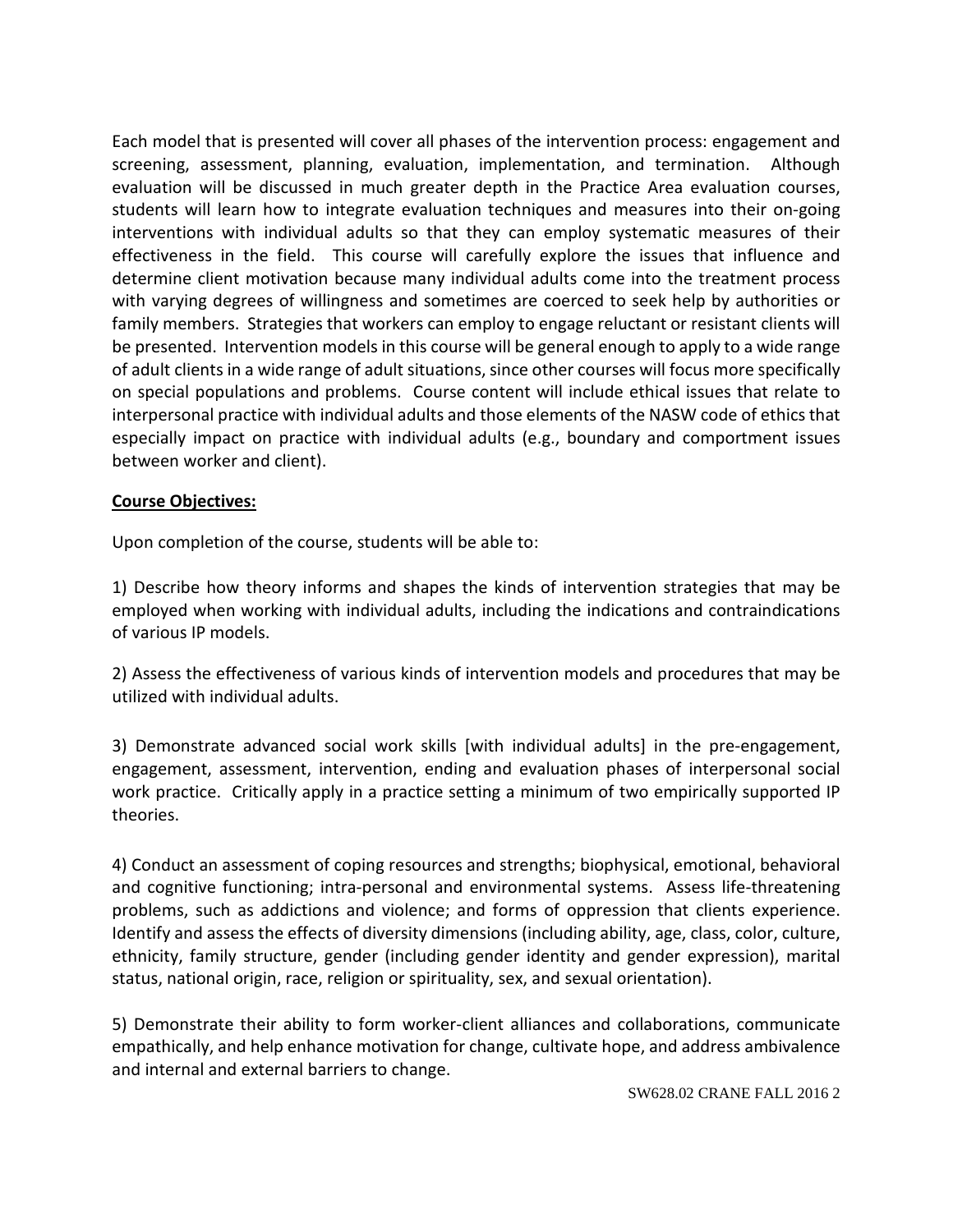6) Identify ways to match or modify intervention methods effectively with [adult] client problems, across diverse populations, cultural backgrounds, sociopolitical contexts and available resources.

7) Identify one's own social and cultural identities and group memberships, and how these relate to working with clients, colleagues, and other professionals

8) Evaluate the efficacy of interventions used with adult clients including the use of specific evaluation measures.

9) Apply and articulate social work values, ethical standards, and principles unique to interpersonal practice interventions [with adults] involving diverse populations and settings.

## **Course Design:**

This course will employ a number of pedagogical strategies to promote knowledge and skill development, such as reading assignments, case analyses, interactive media simulations, in vivo exercises, role play simulations within the classroom, modeling and video demonstrations, didactic presentations of theory/models/procedures. Whenever possible, graded assignments will be tied to the field placement experiences of students.

### **Relationship of the Course to Four Curricular Themes:**

- *Multiculturalism and Diversity* will be addressed through careful analysis of how clinical models can be applied and modified to fit the special needs of various groups. Resistance and motivation of adults to interventions will be covered to demonstrate how effective intervention models must be adapted to the fit the needs of various ethnic and racial groups. This course will emphasize that mono-cultural clinical models must be adapted to fit the definitions of "problem" and "treatment" that exist in diverse groups in order for social workers to practice with adults from diverse backgrounds.
- *Social Justice and Social Change* will be addressed by recognizing that, historically, clinical services have excluded poor and oppressed clients from "talking therapies." Often these clients were given the harshest and most restrictive treatments (e.g. shock, sterilization, medications, and lobotomies), whereas more privileged clients were granted more benign interventions (e.g. outpatient family therapy). This course will examine these differences as well as how socioeconomic exclusion arises in screening criteria that exclude clients because of intelligence, verbal ability, insight, and motivation.
- *Promotion, Prevention, Treatment, and Rehabilitation* will be addressed through a focus on intervention models and intervention procedures that can be used to prevent and treat psychosocial problems of adults.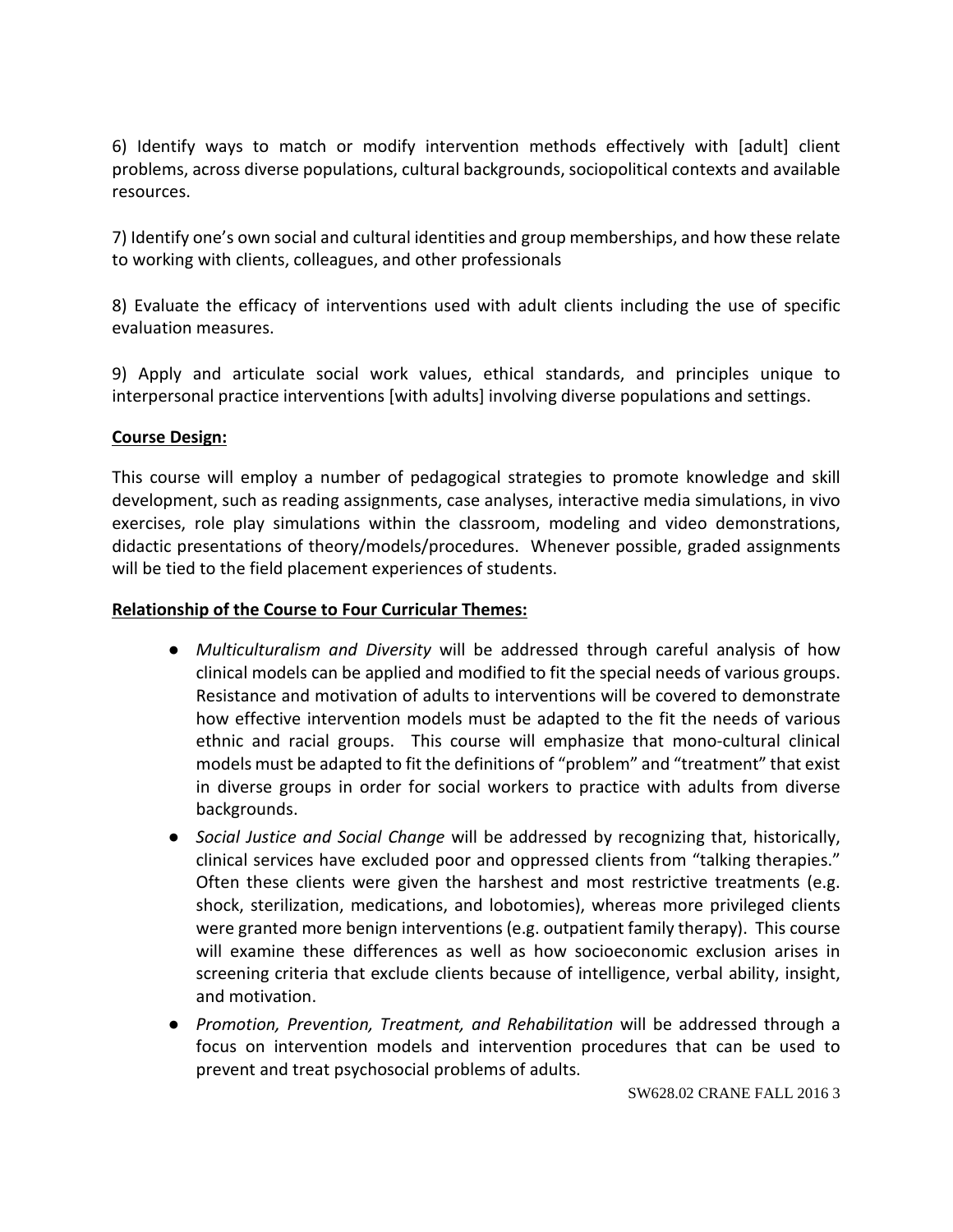● *Behavioral and Social Science Research* will be addressed through careful selection of intervention models for which there is empirical evidence on efficacy. Students will learn that although many time-limited models of practice with adults have proliferated over the past two decades, not all of them have generated research that demonstrates their efficacy.

## **Relationship of the Course to Social Work Ethics and Values:**

In working with adults, social workers must encourage self-determination and empower adult clients to choose and pursue their own change goals. Ethical issues such as sexual relations between client and worker, involuntary treatment, primacy of client interests, and precipitous withdrawal of services will be considered as they impact individual clients.

Approved by faculty 9/3/2014

## **Class Expectations:**

This course will use a combination of lecture, class discussion, case material, role-plays and actual practice exercises, experiential activities, small group experiences, discussion and video material to enhance learning.

**Attendance:** *Students are expected to attend all class sessions.* Since this is a practice course, much of the learning is experiential and requires attendance. This means attendance is crucial to understanding the content of the course. **You can miss one class with a valid excuse.** Anything beyond the one missed class, you will need to speak to me about completing a makeup assignment.

**Due dates:** Assignments are to be submitted on CANVAS by 11:59pm on the assigned due date. After the due date, 1 point will be deducted per day each day late from your grade on the assignment, with a maximum of 5 points deducted for a late submission.

**Computers:** Computers may be used during power point lectures or when completing small group assignments. Otherwise, computers need to be closed so that you can actively participate in class. Thank you for being respectful of this request.

**Participation:** Beyond attendance, class participation is 10% of your grade. This includes participation in class exercises and giving constructive feedback to your peers. There will be many opportunities and ways to participate in class, so please engage in ways that you are comfortable and in ways that push your comfort zone. Despite our cultural and personality differences, social work requires us to interact, and this will be an expectation in class as well.

### **Written Assignments:**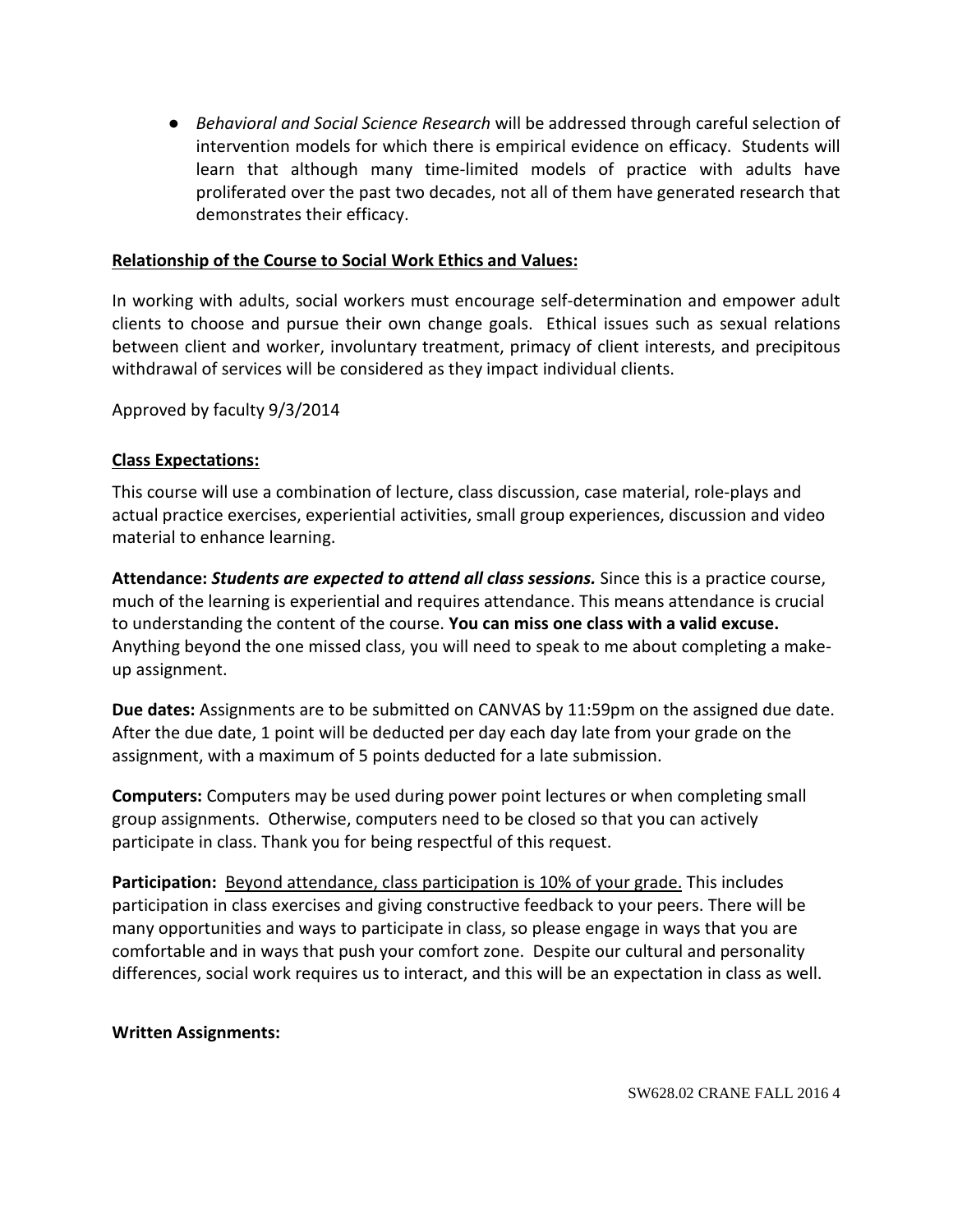All writing assignments are to be typed, 1.5 spacing, using 12-point font, with 1-inch margins on each side, using APA style (5<sup>th</sup> edition). Your written work will be graded on a clear grasp and integration of the course content, completeness, thoroughness, originality and creativity, organization and clarity, format, writing style, grammar and appropriate referencing of sources. Good, clinical writing is expected and you will lose points for lack of clarity. OWL Purdue is an excellent resource for how to cite in APA. In addition to citations, if you need help with writing, please consult with Betsy Williams who is the Writing Coordinator in the Career Services Office here in the School of Social Work she can be reached by email at: betsywil@umich.edu

## **Academic Conduct:**

Please consult the Student Guide<http://www.ssw.umich.edu/studentGuide/> [Student Code of Academic and Professional Conduct] to make sure you are not committing plagiarism in your written reports, assessments or assignments. The ideas of others must be cited correctly and direct quotes must be shown with quotation marks and cited correctly. If you are in doubt cite! Plagiarism can be grounds for expulsion from the School. A useful web resource on academic integrity can be found at:<http://www.lib.umich.edu/acadintegrity/>

## **Safety & Emergency Preparedness:**

In the event of an emergency, dial 9-1-1 from any cell phone or campus phone.

All University of Michigan students, faculty and staff are required to familiarize themselves with emergency procedures and protocols for both inside and outside of the classroom. In the event of possible building closure (i.e. severe weather conditions, public health notices, etc.) you may contact (734)764-SSWB(7793) for up-to-date School closure information.

Be Prepared. Familiarize yourself with the emergency card posted next to the phone in every classroom/meeting room. Review the information on the emergency evacuation sign (located nearest the door) and locate at least (2) emergency exits nearest the classroom.

If you are concerned about your ability to exit the building in the case of an emergency, contact the Office of Student Services and/or email [ssw-ADAcompliance@umich.edu.](mailto:ssw-ADAcompliance@umich.edu) Office of Student Services School of Social Work | Room 1748 734-936-0961

For more information view the annual Campus Safety Statement at [http://www.dpss.umich.edu/.](http://www.dpss.umich.edu/)

Register for UM Emergency Alerts at [http://www.dpss.umich.edu/emergency](http://www.dpss.umich.edu/emergency-management/alert/)[management/alert/.](http://www.dpss.umich.edu/emergency-management/alert/)

### **ACCOMMODATIONS:**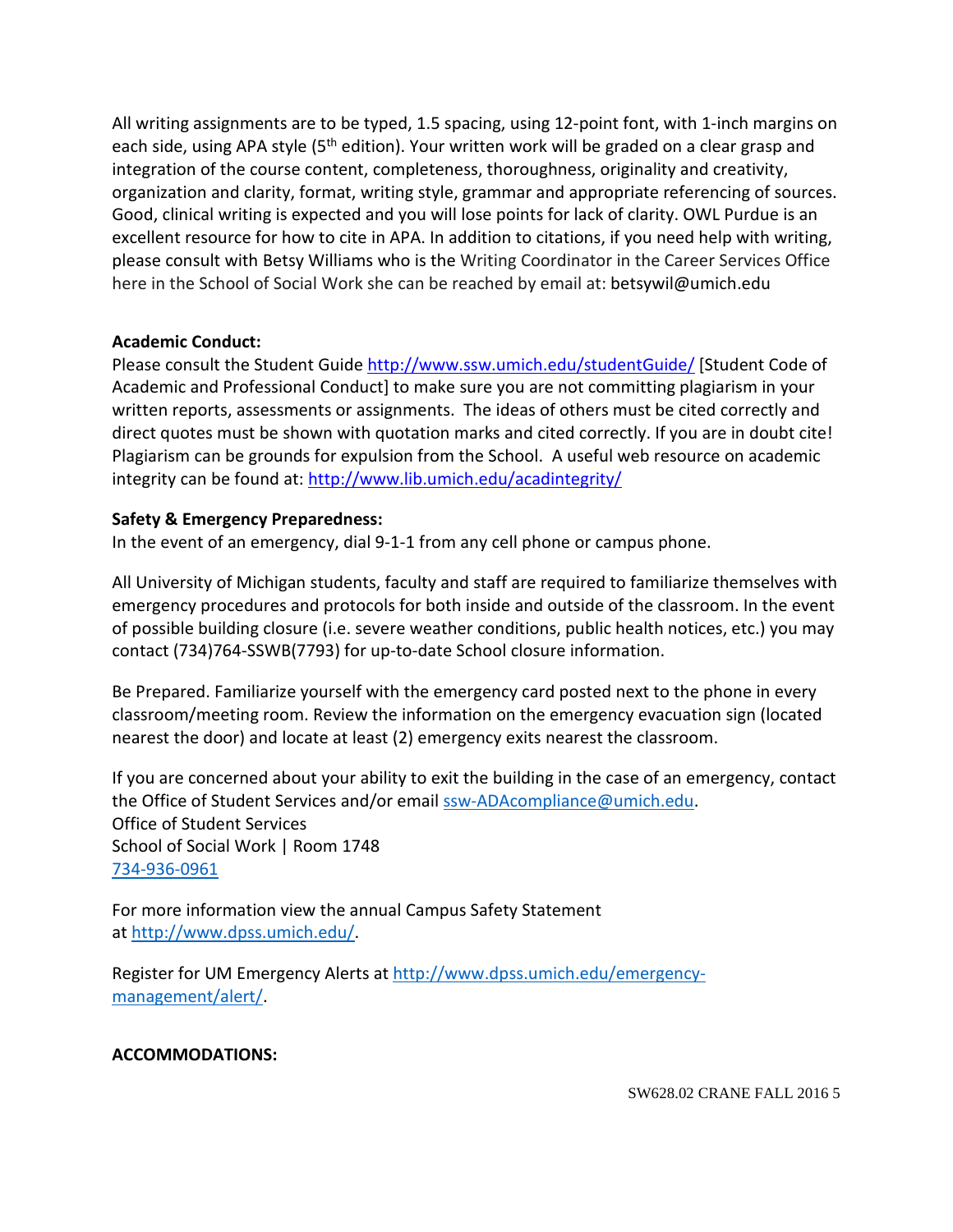If you need or desire an accommodation for a disability, please let me know as soon as possible. Many aspects of this course, the assignments, the in-class activities and the way that the course is taught can be modified to facilitate your participation and progress throughout the semester. The earlier that you make me aware of your needs the more effectively we will be able to use the resources available to us such as the services for Students with Disabilities, the Adaptive Technology Computing Site, and the like. If you do decide to disclose your disability, I will (to the extent permitted by law) treat that information as private and confidential. Also, please notify me if religious observances conflict with class attendance or due dates for assignments so that we can make appropriate arrangements.

#### **The Grading Scale is:**

| $A = 100\% - 95\%$ | $B + 89\% - 86\%$ | $C_{\pm}$ = 79% -76% |
|--------------------|-------------------|----------------------|
| $A = 94\% - 90\%$  | $B = 85\% - 83\%$ | $C = 75\% - 73\%$    |
|                    | $B = 82\% - 80\%$ | $C = 72\% - 70\%$    |

A+ is reserved for exceptional work.

#### **Class Requirements:**

Progress in this course will be assessed by three assignments and your attendance/participation. The aim of the assignments is to give you an opportunity to integrate what you are learning in class with your interpersonal work in field and for you to explore specific interests in certain methods used with adults.

### **Your Grade will be based on:**

| Participation (on-going):                | 10% |
|------------------------------------------|-----|
| <b>Clinical Case Presentation (TBD):</b> | 5%  |
| Clinical Case Summary (TBD):             | 25% |
| Ethical Dilemma (October 19th):          | 25% |
| Assessment & Intervention (Dec. 14th):   | 35% |

### **Assignment #1: Clinical Case Presentation and Summary:**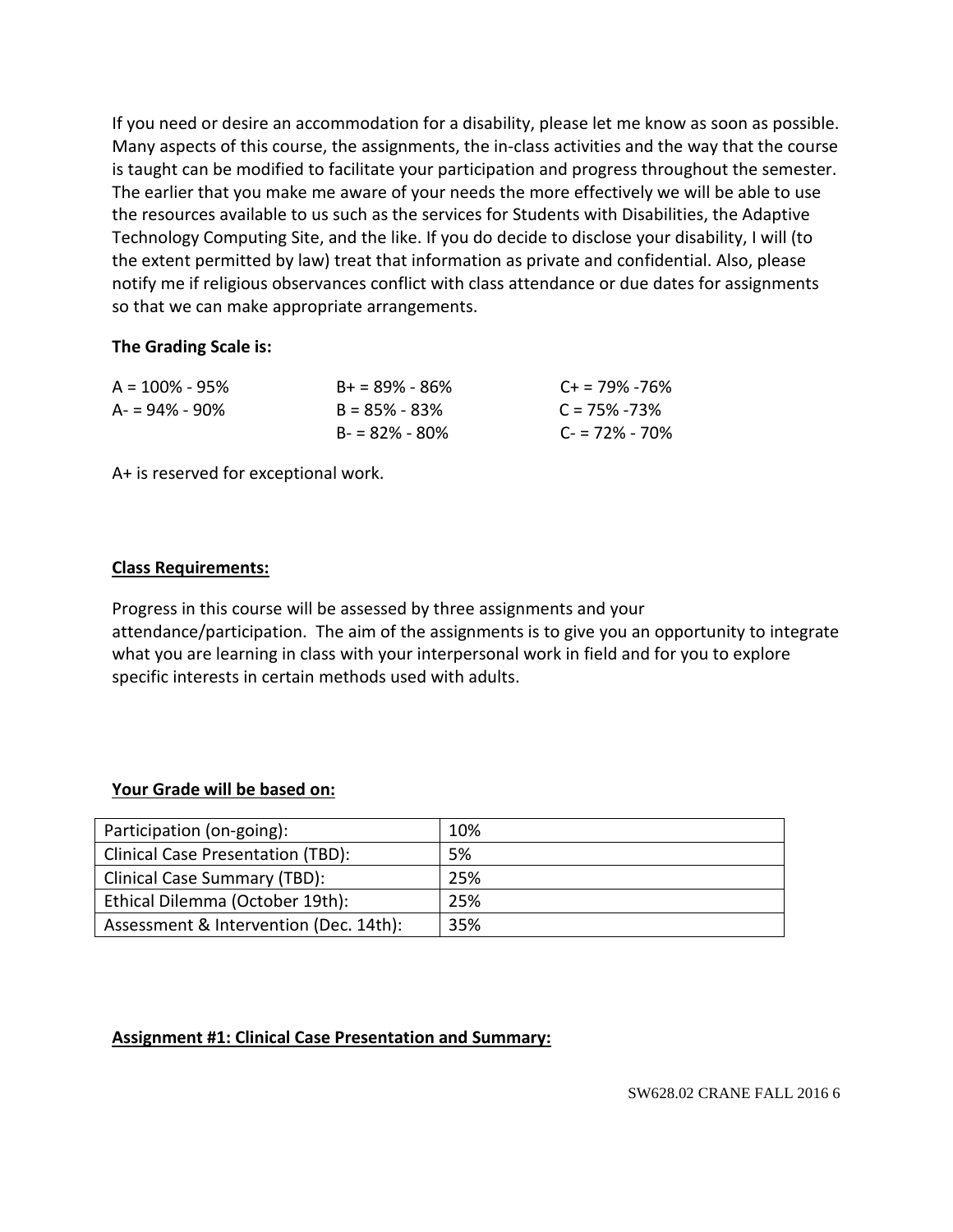# **Clinical Case Presentation and Summary:**

This assignment is an in-class clinical case presentation and written case summary reflection. Each week 2-3 clinical case presentations will be given by selected students as assigned. Each student will be assigned one in-class clinical case presentation during the semester. Presentations will be approximately 15 minutes long with clinical case discussion to follow each case for approximately another 15 minutes, for a total time of 30 minutes. The purpose of the clinical case presentation is to address any area where you would like feedback from the class in order to gain a greater understanding or new perspective on a case situation. Often times the case presentations will be addressing areas where you have felt stuck or need additional feedback on a particular process or issue.

The clinical case presentation should follow the following format:

- Share with the class one clinical question (you may present two questions if time allows) or learning outcome you would like to address in this case presentation. The question should be stated as "In presenting this case, I would like help with answering this (question, dilemma, etc.)."
- Brief case description: presenting problem/concern, any critical issues, and relevant histories including information from the 7 client domains. Please remember to protect confidentiality of any case material and alter case information to ensure that clients cannot be identified. The purpose of this background information is to help us to engage in the clinical formulation and intervention planning.
- Summarize your clinical formulation or impressions. Include your assessment and clinical hypothesis and the rationale for there development. Also discuss any worker/client diversity factors that may have impacted your clinical impressions and engagement process.
- Summarize the interventions you have utilized and their efficacy along with the treatment plan.

Written case summary reflection: This 3-6 page (not including works cited) case summary reflection should integrate what you learned about your clinical question or learning outcomes based on the feedback that you received from the class discussion. Please also cite 3 readings from class that relate to your case presentation and the understanding of the clinical issues or learning outcome.

- Brief Overview of the Clinical Question(s) or Learning Outcome
- What issues did this clinical question or learning outcome evoke in you? (Reflect on your emotional/cognitive response to what you are finding challenging with this situation.)
- What skills did you identify as critical to resolving this clinical question or meeting the learning outcome?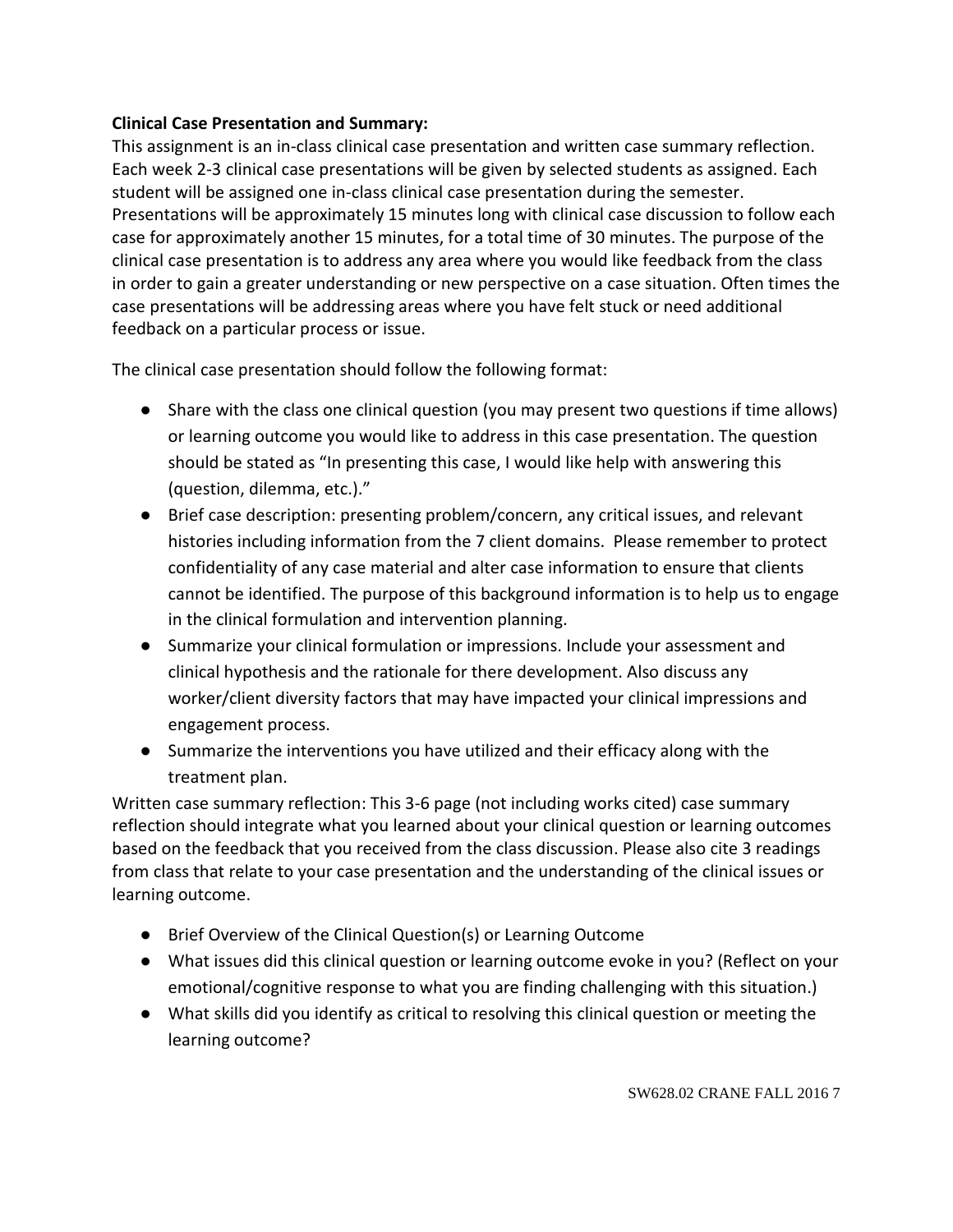- What clinical resources did you identify as helpful to you to better understand the clinical question or learning outcome?
- What did you learn about your development as a reflective practitioner from this presentation and review?
- Did your choice of therapeutic model used in the intervention with the client initially change after the presentation or stay the same?

**This assignment is worth 25% of your grade and dates for presentations will be selected during the first class. Your written case summary and presentation will need to be uploaded onto CANVAS one week following your presentation.**

**The presentation portion of will be worth 5% of your grade. The presentation grade will be based on how prepared you are, as well as the organization and dissemination of the clinical information presented.**

# **Assignment #2: Ethical Dilemma:**

**Ethical Issues Paper:** 3-6 pages. Describe a current or past ethical or cross-cultural dilemma you faced with a client or a dilemma that could occur.

- Describe the dilemma and the context it came up. Discuss the client's position and your position as it relates to the dilemma.
- What are possible ways of approaching or resolving the dilemma, or in what way you did you actually approach or resolve it?
- What were the consequences of your resolution?
- Was there anything that could have been addressed before?

Refer to the NASW social work code of ethics and at least one other reading from the course on ethics and cross-cultural social work and one scholarly source that you found on your own to support your paper. This additional source can be a reading from another course either past or present. Include a reference sheet/works cited. This means your paper should include reference to the Code of Ethics and a minimum of two additional scholarly sources. **(This assignment is worth 25% of your grade).** 

**This paper is due October 19th by 11:59pm on CANVAS.**

# **Assignment # 3: Intervention & Assessment Paper**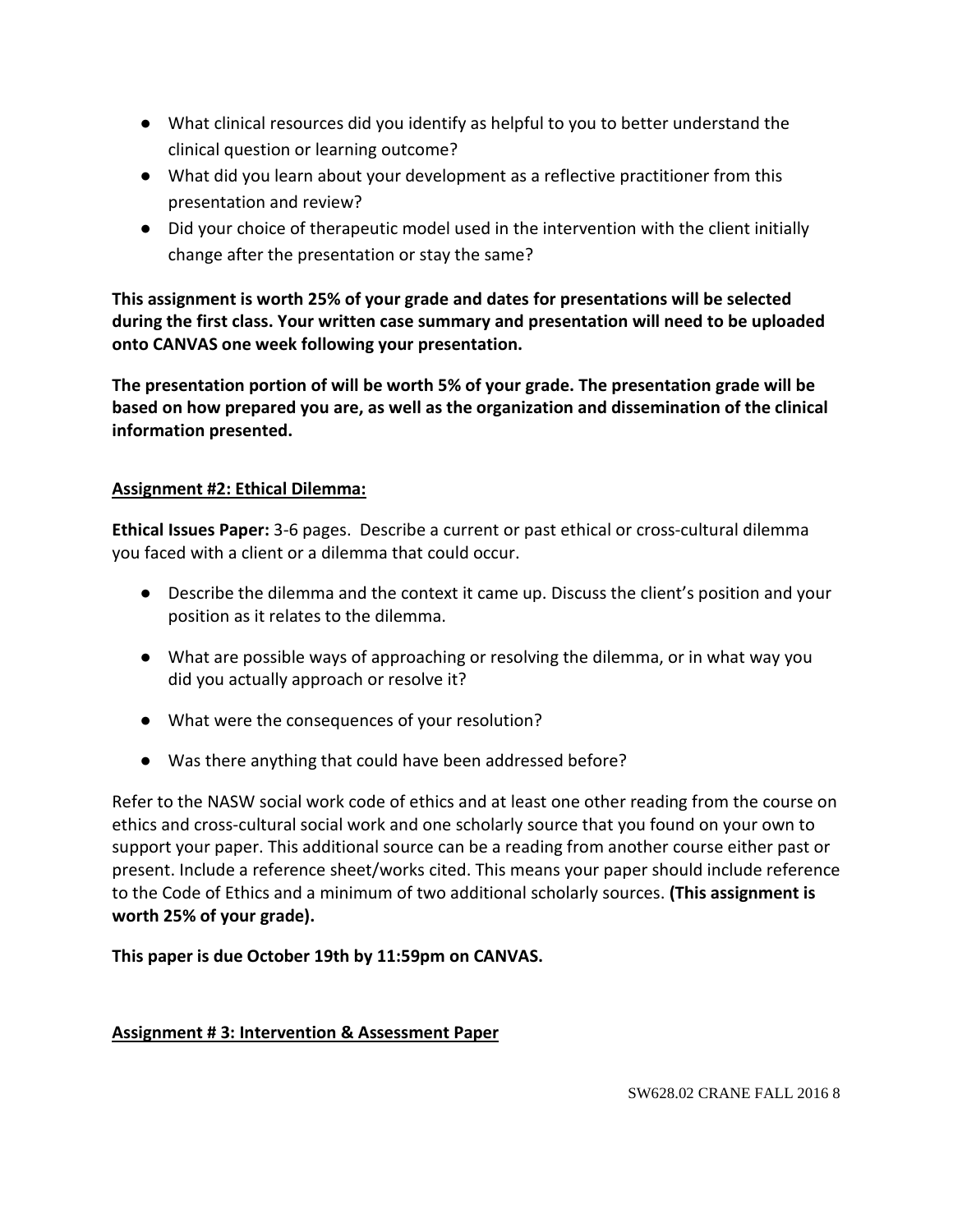**Intervention and Assessment Paper:** Write a paper about a case that describes the following phases of work with a client: assessment, intervention plan, intervention implementation, and personal reflection. You can develop part of the case with your imagination if you need to, for example, if you have seen a client just once or twice and want to imagine a more complete intervention. If you are not currently working with clients or have not worked with clients in the past, please come and talk with me. I am happy to assist you in finding a suitable "client." **Please cite at least 6 references from class readings as they relate to your work with this client**, **and include a page with your citations. This assignment is worth 35% of your grade** 

Please use the **subheadings** below in your paper:

- **Assessment**: A brief description of the presenting problem including demographics (e.g., age, race, gender, class, sexual orientation, religion, age/disability) history of the problem with **all material disguised to protect confidentiality.** You may also include actual or possible diagnoses (DSM-5). The diagnosis will be presented in paragraph form as required by the DSM-5.
- **Context**: The context in which you know this client and the client's precipitating issue.
- **Clinical impressions:** Include a brief description of the client's ability to engage, her/his/hir physical, mental, emotional, social state at the time of the interview, and their motivation and stage of change.
- **Treatment Goals:** What are the goals of the intervention? What needs to change? Separate goals based on locus of control for the change. In other words, separate recommendations for system's interventions from changes that the client can control and change. (For example: *A systemic locus of control*: "the homelessness intervention program will work with Sandy toward a secure housing situation". *A client-based locus of control:* "Sandy will reduce negative thoughts that interfere with her attending her meetings with her case manager to work toward more secure housing")**.**
- **Ethical Issues**: Describe any ethical or cross cultural issues that arise with your involvement in this case. Comment on your difference's from the client based on gender, race, ethnicity, class, age, sexual orientation, gender identity, religion, language, etc., and how you addressed the differences.
- **Intervention Plan**: Describe the theoretical approach or approaches that are likely to be the most effective for this case and the goals for intervention. If more than one theoretical approach is used, describe how you would integrate these approaches theoretically or apply them sequentially to the case. Discuss any barriers or resistance to client progress and how these barriers or resistances would be addressed.
- **Intervention Implementation**. Illustrate the approach you used through a **transcript of an actual interview.** Comment on the accuracy of your original assessment and plan. Describe how you might improve your responses, including the use of general theoretical approaches you did not use. You may make the session as long as you want. For the transcription, use about 12-15 statements from the client and 12-15 of your responses to the client.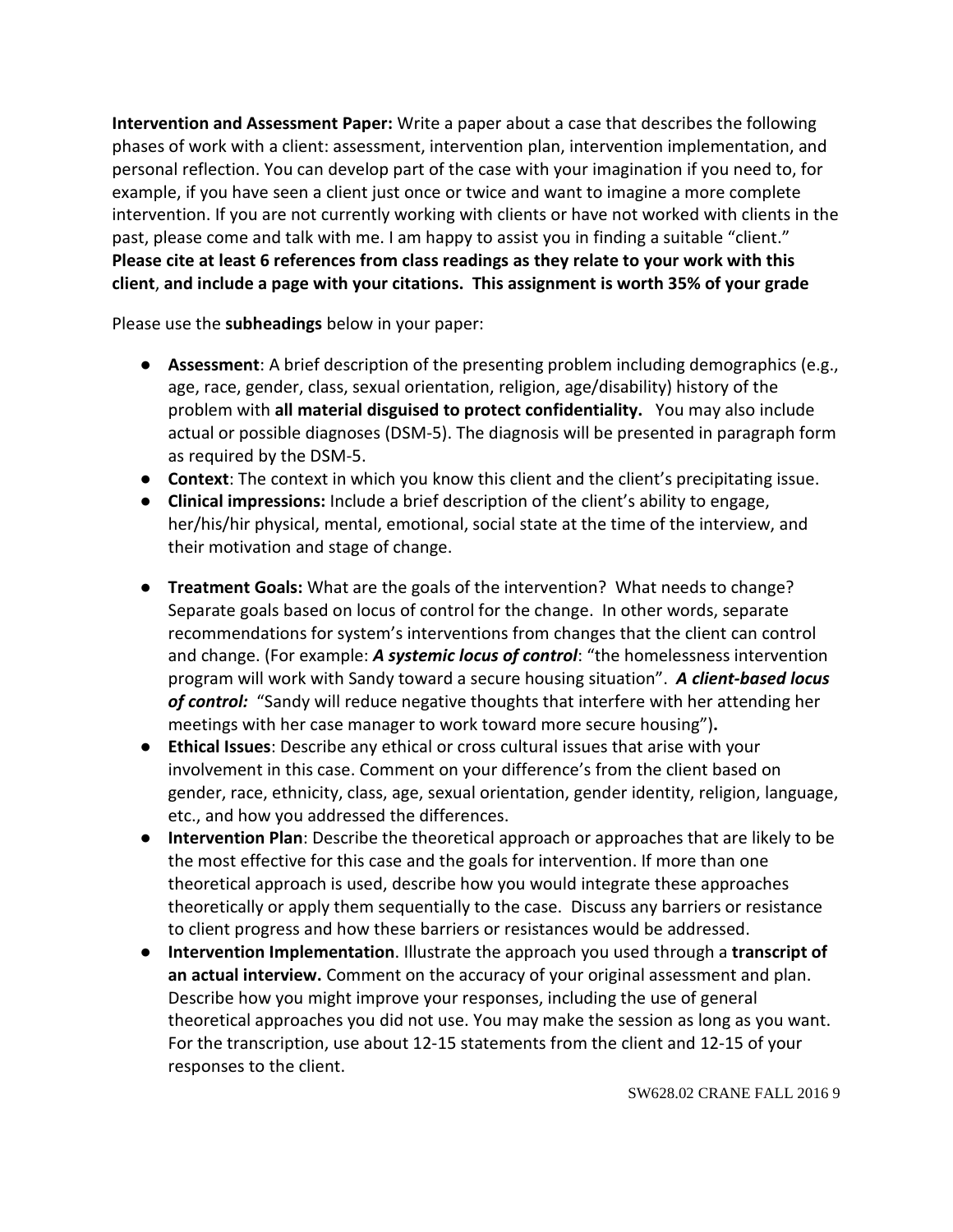- **Evaluation:** Describe how you would evaluate the efficacy of your work. Select or create a measure for the evaluation of the goals established for work with this particular client. If you can actually administer the measure with your client - wonderful, but you do not have to actually administer the measure. It is more important to describe how you would introduce the measure to your client. Write down what you actually might say to the client. Sources for finding instruments include: Fischer, J. & Corcoran, K. (2007). Measures for clinical practice: A sourcebook; Hudson, W. (1982). The clinical measurement package: A field manual. Homewood, IL: Dorsey; and Antony, M. M. & Barlow, D. H. (2004), *Handbook* of *Assessment* and *Treatment Planning* for *Psychological Disorders. New York: Guilford. The UM Library also has a web site to help search for measures:* [http://guides.lib.umich.edu/tests.](http://guides.lib.umich.edu/tests) For example, you could use the BECK Depression Inventory or the PHQ-9 for a client with depressive symptoms. The measure needs to be attached at the end of your paper or uploaded as a separate PDF.
- **Personal reflection.** Please address **all** of the following elements in this section of the paper, and state:
	- Your own reaction to this encounter
	- Describe transference/counter-transference issues with this client or how your self awareness/relaxation model applies to your work with this client
	- In what areas do you think you need to grow to feel more competent in your work with individuals?
	- In what areas did you feel competent during this encounter?

**This assignment should be 7-10 pages in length and is due Wednesday, December 14th on CANVAS by 11:59pm. Please feel free to discuss your intervention plan with me prior to your submission or submit a rough draft to me for comments at least one week prior to the due date.** 

# **REQUIRED TEXTS:**

\* Teyber, E. (2010). Interpersonal Process in Psychotherapy: An Integrative Model. 6<sup>th</sup> Edition. Belmont, CA: Brooks/Cole.

# **RECOMMENDED READINGS TO HELP WITH SPECIFIC ASSIGNMENTS:**

- Antony, M. M. & Barlow, D. H. (2004), *Handbook* of *Assessment* and *Treatment Planning*  for *Psychological Disorders. New York: Guilford.*
- Beck, A.T., Freeman, A. & Associates, (1990). Cognitive Therapy of Personality
- Disorders, New York, Guilford Press
- Eamon, Mary Keegan. (2008*).* Empowering vulnerable populations: Cognitive-behavioral Interventions. Chicago, IL: Lyceum Books Inc.
- Fischer, J. & Corcoran, K. (2007). Measures for Clinical Practice: A sourcebook. New York: Oxford University Press.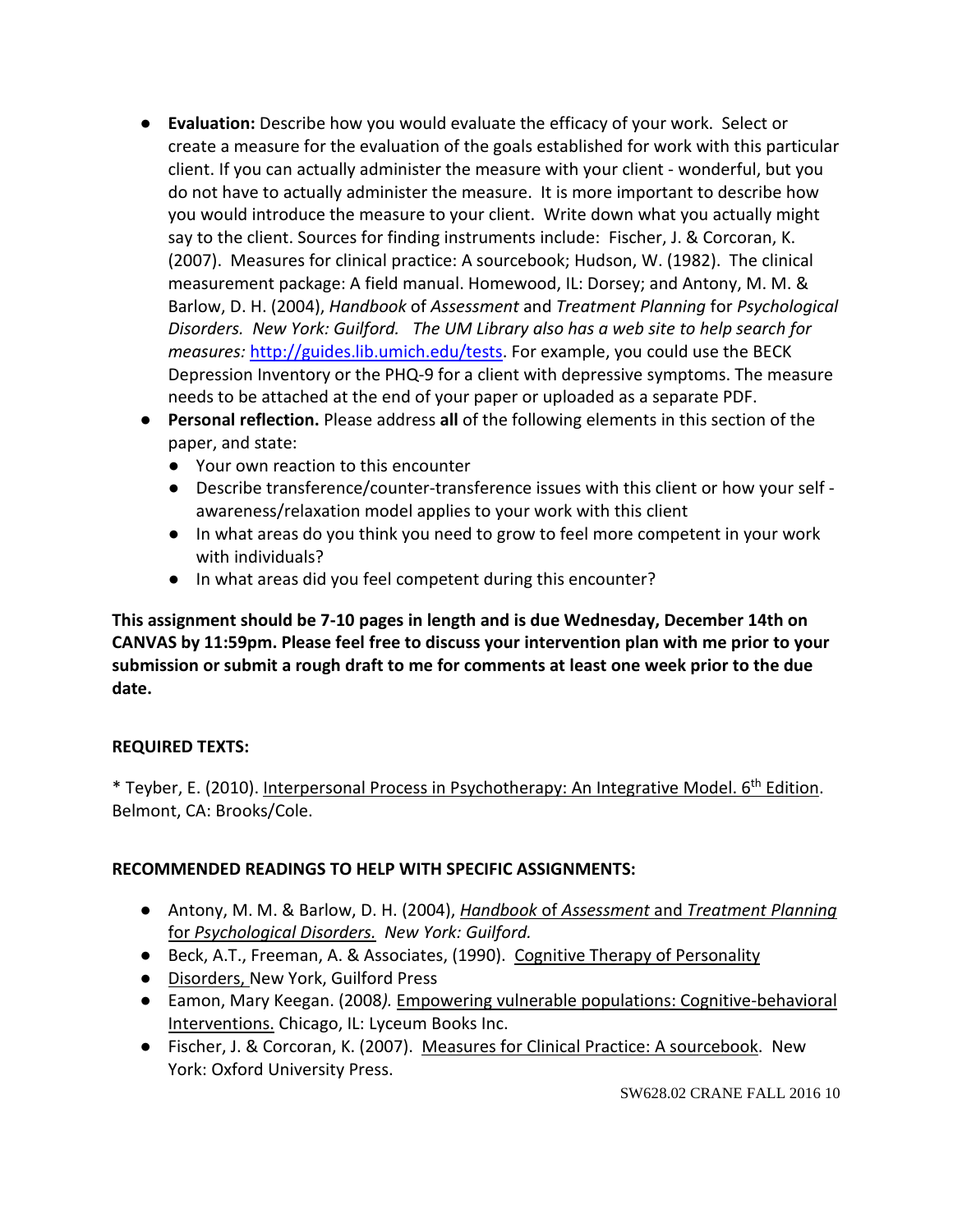- Herman, Judith, (1992). Trauma and Recovery*,* New York, Basic Books.
- Hudson, W. (1982). The Clinical Measurement Package: A field manual. Homewood, IL: Dorsey.
- Hunter and Hickerson (2003), Affirmative Practice: Understanding and Working with Lesbian, Gay, Bisexual and Transgender Persons, NASW press
- Ivey, A. E., D'Andrea, M., Ivey, M. B., and Simek-Morgan, L. (2006). Theories of Counseling and Psychotherapy: A Multicultural Perspective (6th Edition). Boston: Allyn & Bacon. Murdock, N. (2008). Theories of Counseling and Psychotherapy: A Case Approach (2ndEdition). Prentice-Hall.
- Kort, J., (2008). Gay Affirmative Therapy for the Straight Clinician. New York, Norton
- Lev, Arlene Istar (2004): Transgender Emergence: Therapeutic Guidelines for Working with Gender-Variant People and Their Families**,** Hawthorn Clinical Practice Press.
- Linehan, Marsha M., (1993). Skills Training Manual for Treating Borderline Personality Disorder, New York, Guilford Press.
- Mellody, Pia, (2003). Facing Codependence*,* San Francisco, Harper.
- Miller, W.R., Rollnick, S., (2002). Motivational Interviewing. New York, Guilford.
- Neukrug, E.S. & Schwitzer, A.M. (2006). Skills and Tools for Today's Counselors and Psychotherapists. Thompson: Belmont, CA.
- Prochaska, J.O., Norcross, J.C., DiClemente, (1994). Changing for Good. New York, Quill.
- Real, Terence, (1997). I Don't Want to Talk About It. New York, Scribner.
- Schwartz, Richard C., (1995). Internal Family Systems Therapy. New York, Guilford Press.
- Turner, F. J. (1996). Social Work Treatment: Interlocking Theoretical Approaches. Glencoe IL: Free press.
- Walker, M. and Rosen W.B., (eds.) (2004). How Connections Heal: Stories from Relational-Cultural Therapy. New York: Guilford Press
- Wood, J., (2010, 2007). Interpersonal Communication: Everyday Encounters. 6<sup>th</sup> Edition. Wadsworth Cengage Learning.

# **Class Schedule**

\*The readings that are not in the text will be on CANVAS. Please note that this list is not inclusive of all of the readings for the course. I will update readings on CANVAS as we progress through the semester based on student feedback and interests.

# **Class 1: September 7:**

Introduction Class Requirements Assignment of Dates for Clinical Presentations Ethical Situations Exercise

# **Class 2: September 14:**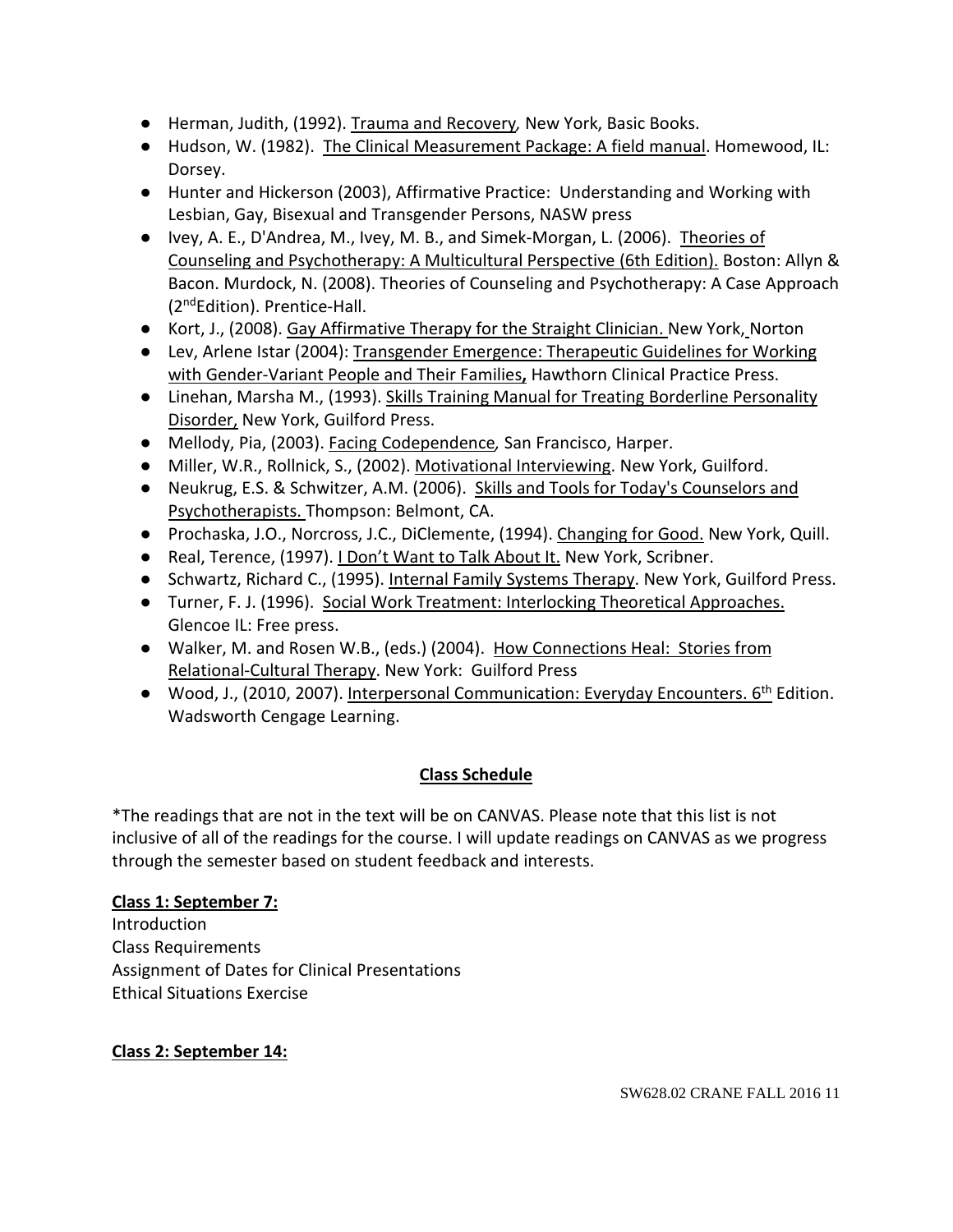Cultural Competence vs. Cross Cultural Social Work (Yan and Wong) The Relationship and Reflexive Engagement The Goals of Assessment and Intervention: An Overview

## **Required Readings:**

Teyber Chapter 1 and 2

Chase, Y. (2015) Professional Ethics: Complex Issues for the Social Work Profession, *Journal of Human Behavior in the Social Environment, 25(7)*, 766-773, DOI: 10.1080/10911359.2015.1032654

Duncan-Daston, R., Hunter-Sloan, M. & Fullmer, E. (2013). Considering the ethical implications of social media in social work education. *Ethics Information Technology, 15(35)*, 35-43. doi:10.1007/s10676-013-9312-7

Mlcek, S. (2014). Are we doing enough to develop cross-cultural competencies for social work? *British Journal of Social Work, 44, 1984-2003.* DOI: 10.1093/bjsw/bct044

Reamer, F. (2012). Essential ethics education in social work field instruction. *Field Educator, 2*(2) Retrieved from http://proxy.lib.umich.edu/login?url=http://search.proquest.com.proxy.lib.umich.edu/docview

/1609362916?accountid=14667

Speicher, M. (1998). Ethical reasoning and ethical awareness. *Clinical Social Work Journal, 26(4), 427-432.*

NASW. (2008). Code of ethics of the national association of social workers.

Yan, M.C. & Wong, Y. L. R. (2005). Rethinking self-awareness in cultural competence: Toward a dialogic self in cross-cultural social work. *Families in Society, 86(2), 181-188.*

# **Class 3: September 21:**

Developing Cross-cultural Skills: power, privilege and oppression Your social positions and the client's social positions in IP Work

### **Required Readings:**

Teyber Chapter 3

Choose at least one of these readings and we will discuss in class.

1) Hunter, S. & Hickerson, J. C. (2003). Chapter 4: Individuals: Coming out and identity development. In *Affirmative practice: Understanding and working with lesbian, gay, bisexual and transgendered persons* (pp. 91-111). Washington, D.C.; National Association of Social Work.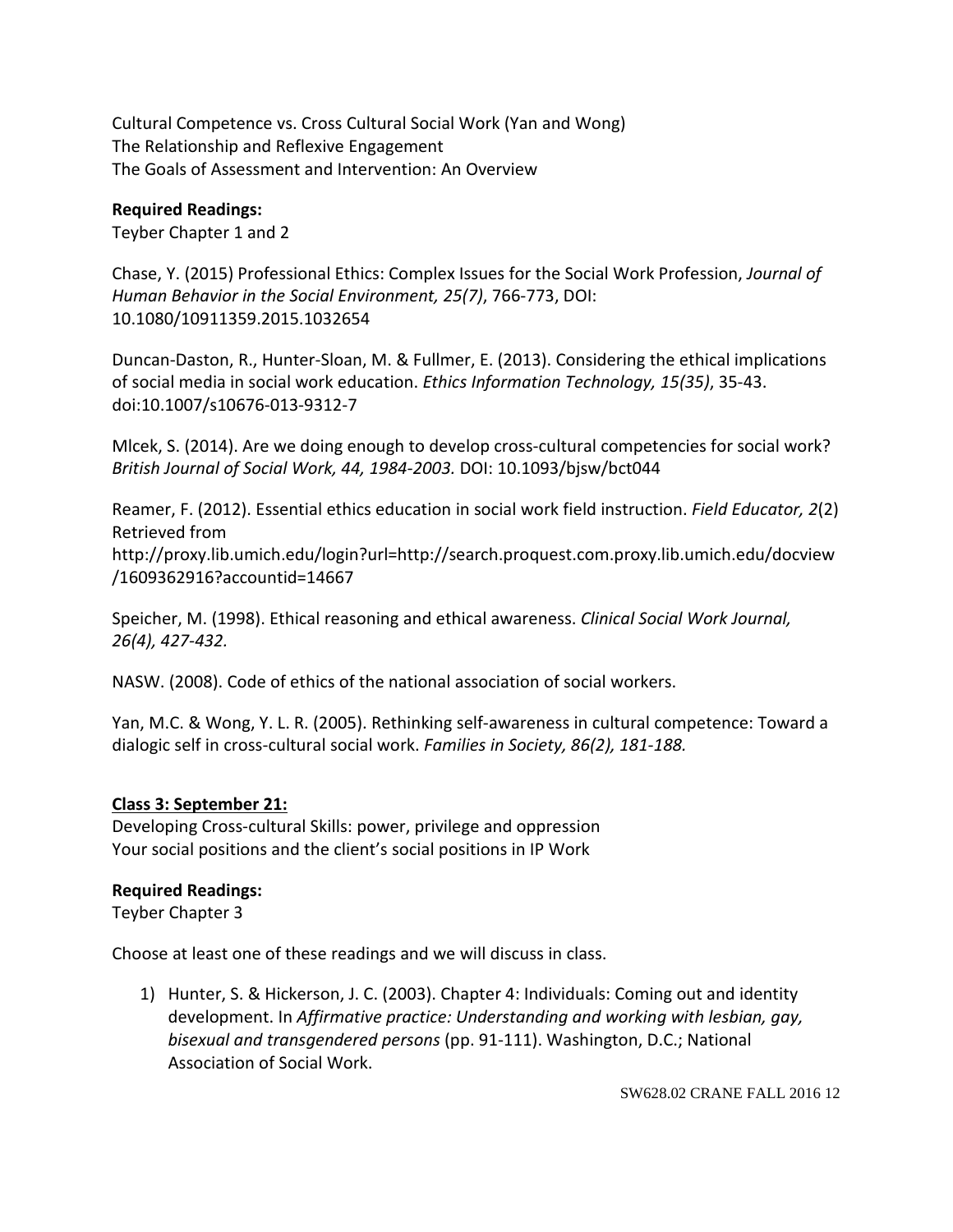- 2) Collazo, A., Austin, A. & Craig, S.L. (2013). Facilitating Transition Among Transgender Clients: Components of Effective Clinical Practice. Clin Soc Work J, 41: 228. doi:10.1007/s10615-013-0436-
- 3) Gock, T. (2012). "Why Did God Make Me This Way?" The Case of a Chinese American Gay Christian Man. In Dworkin, S. H. & Pope, M. (Eds), *Casebook for counseling lesbian, gay, bisexual, and transgender persons and their families* (pp.173-184). Alexandria, Virginia: American Counseling Association.
- 4) Jacobs, M. R. (2015). Urban American Indian identity: Negotiating indianness in northeast ohio. *Qual Sociol, 38, 79-98.* DOI: 10.1007/211133-9293-9.
- 5) Stone, J., & Hunt, C. (2014). Clinical Applications with American Indians and Alaskan Natives. In Wing, S., Gallardo, M., & Neville, H. (Eds), *Case studies in multicultural counseling and therapy* (pp. 21-28). Hoboken, N.J.: John Wiley and Sons, Inc.
- 6) Sue, D. W. (2005). Chapter 5: Racial/cultural minority identity development. In Sue, D.W., *Multicultural social work practice* (pp. 87-105). Hoboken, N.J.: Wiley.
- 7) Tatum, B. P. (1997). Chapter 6: The development of white identity "I'm not ethnic, I'm just normal". In *"Why are all the black kids sitting together in the cafeteria?" and other conversations about race* (pp. 93-113). New York; Basic Books.
- 8) Vasquez, M., Duffer, M., & de las Fuentes. (2014). Clinical Applications with Latina/o Americans. In Wing, S., Gallardo, M., & Neville, H. (Eds), *Case studies in multicultural counseling and therapy* (pp. 49-54). Hoboken, N.J.: John Wiley and Sons, Inc.

# **Other readings:**

Ali, S. R., Flojo, J. R., Chronister, K. M., Hayashino, D., Smiling, Q. R., Torres, D. & McWhirter, E. H. (2005). Chapter 7: When racism is reversed: Therapists of color speak about their experiences with racism from clients, supervisees, and supervisors. In Rastogi, M. & Wieling, E. (Eds), *Voice of color: First-person accounts of ethnic minority therapists* (pp. 117-134). Thousand Oaks, CA: Sage Publications Inc.

Jackson, K. F., & Samuels, G. M. (2011). Multiracial competence in social work: Recommendations for culturally attuned work with multiracial people. *Social Work, 56(3)*, 235- 45. Retrieved from http://proxy.lib.umich.edu/login?url=http://search.proquest.com.proxy.lib.umich.edu/docview /922422322?accountid=14667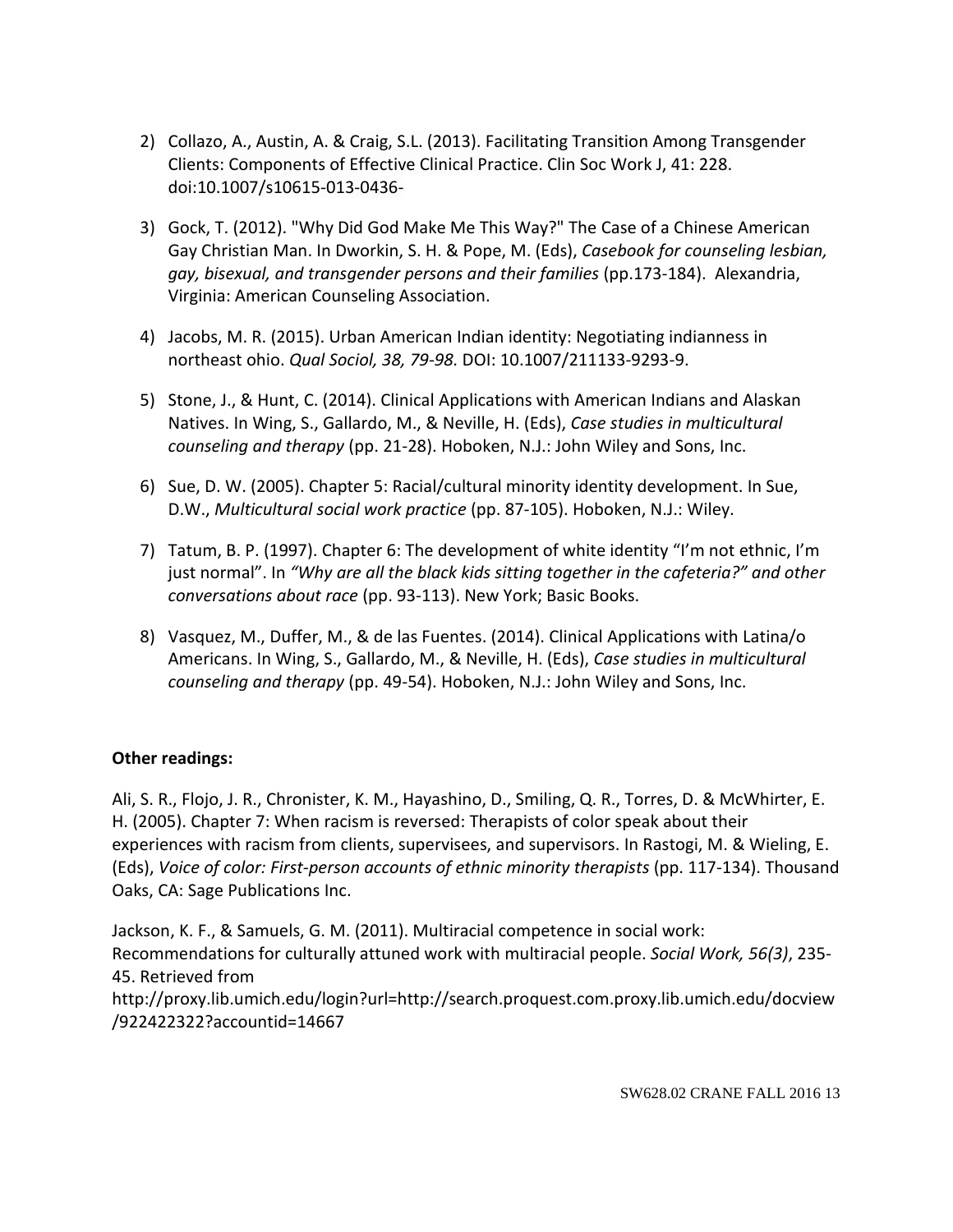Jackson, L. H. (1995). Treatment considerations when the therapist is the minority in the patient-therapist dyad. In Adleman, J. & Enguidanos, G. M. (Eds), *Racism in the lives of women: Testimony, theory and guides to antiracist practice* (pp. 229-237). New York, NY; The Hawthorn Press.

Kelly, S. & Boyd-Franklin, N. (2005). Chapter 5: African American women in client, therapist, and supervisory relationships: The parallel processes of race, culture and family. In Rastogi, M. & Wieling, E. (Eds), *Voices of color: First-person accounts of ethnic minority therapists* (pp. 67-91). Thousand Oaks, CA; Sage Publications Inc.

Lee, J. L. (2005). Chapter 6: Taking off the masks: Breaking the silence-The art of naming racism in the therapy room. In Rastogi, M. & Wieling, E. (Eds), *Voices of color: First-person accounts of ethnic minority therapists* (pp. 91-115). Thousand Oaks, CA; Sage Publications Inc.

Nelson-Jones, R. (1993). Chapter Three: What you bring to training and helping. In *Life-skills helping: Helping others through a systematic people-centered approach* (pp. 64-92). California; Brooks/Cole Publishing Company.

Rahilly, E., Tuttle, K., & Gitelson, D. (2011). Chapter 13: The first responders' bridge to protecting veterans: A social worker's design on street reach. In Kelly, D.C., Howe-Barksdale, S., & Gitelson, D. (Eds), *Treating young veterans: Promoting resilience through practice and advocacy* (pp. 301-311). New York,NY; Springer Publishing Company.

Sue, D. W., Capodilupo, C. M., Torino, G. C. Bucceri, J. M., Holder, A. M. B., Nadal, K. L., & Esquilin, M. (2007). Racial microaggressions in everyday life: Implications for clinical practice. *American Psychologist, 62(4), 271-286.* DOI: 10.1037/0003-066X.62.4.271.

Tatum, B. P. (1997). Chapter 4: Identity Development in Adolescence: Why are all the black kids sitting together in the cafeteria?. In *"Why are all the black kids sitting together in the cafeteria?" and other conversations about race* (pp. 52-74). New York, NY; Basic Books

Tatum, B. P. (1997). Chapter 5: Racial Identity in Adulthood: "Still a work in progress…". In *"Why are all the black kids sitting together in the cafeteria?" and other conversations about race* (pp. 75-90). New York, NY; Basic Books

### **Class 4: September 28:**

Assessment, Intervention and the Integration of Therapeutic Approaches

# **Required Reading:**

Teyber Chapter 4

Gelso, C. (2009). The real relationship in a postpartum world: Theoretical and empirical explorations. *Psychotherapy Research, 19:3, 253-264.*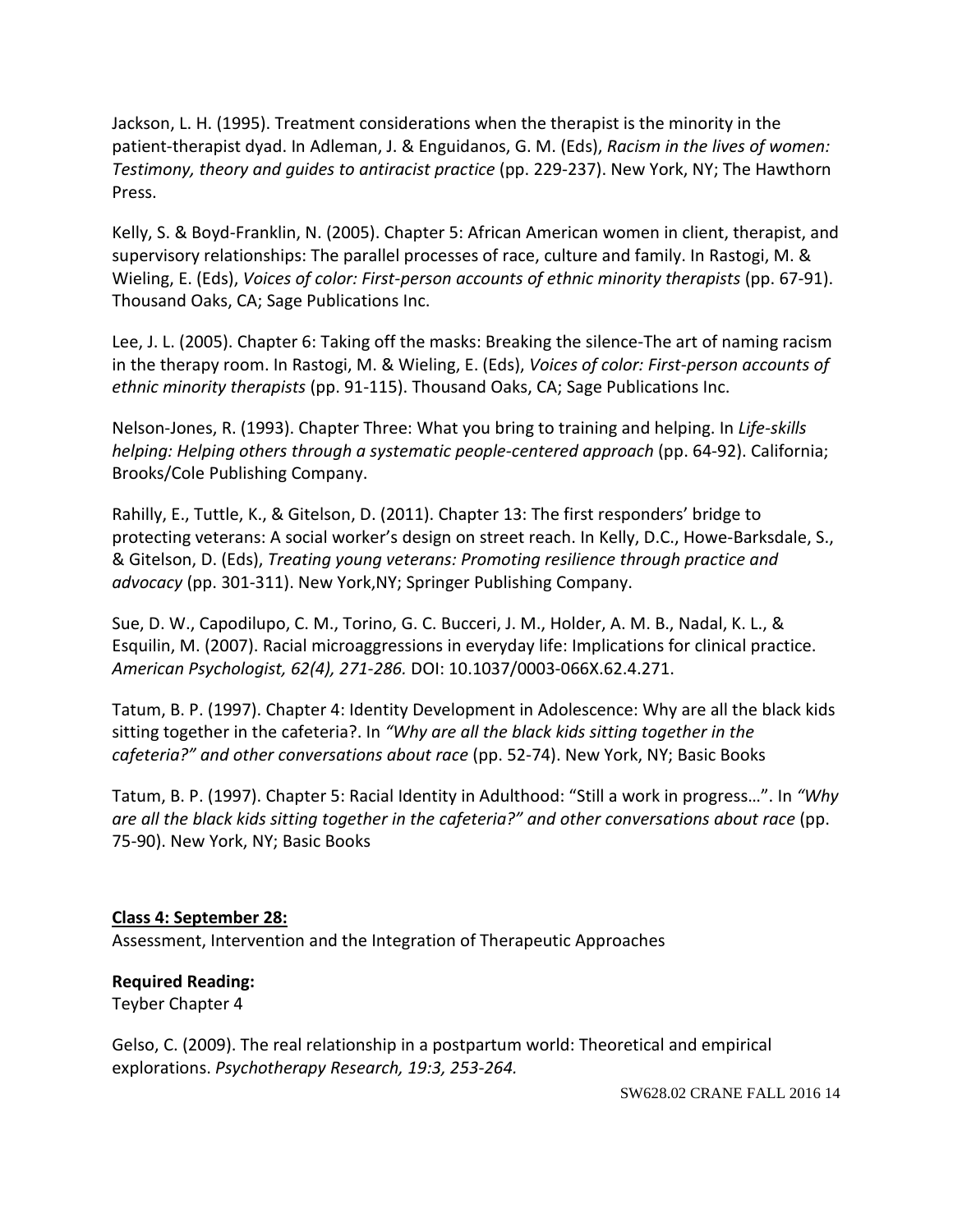Miller. & Rollnick, S. (n.d.) Chapter 4: What is motivational interviewing, Chapter 5: Opposite sides of a coin and Chapter 6: Phase 1 Building motivation for change. In *Practice.*

(n.a). (n.d.) Chapter 1: Schema therapy: Conceptual model. In *Schema Therapy*

(n.a). (n.d.) Chapter 2: Schema assessment and education. In *Schema Therapy.* 

(n.a). (n.d.) Chapter 3: Cognitive strategies. In *Schema Therapy.* 

Ponzo, Z. (1976). Integrating techniques from five counseling theories. *Personnel and Guidance Journal, 54(8), 414-419.*

Schwartz, R. C. (1995). Chapter 2: Viewing individuals as systems. In *Internal family systems therapy* (27-60). New Work; The Guilford Press.

Thompson, R. A., Lewis, M. D., & Calkins, S. D. (n.d.). Reassessing emotion regulation. *Child Development Perspectives, 2(3), 124-131.*

Zayas, L. H., Drake, B., & Jonson-Reid, M. (2011). Overrating or dismissing the value of evidencebased practice: Consequences for clinical practice. *Clinical Social Work Journal, 39, 400-405.*  DOI: 10.1007/s10615-010-0306-1

### **Class 5: October 5:**

Building Coping Skills and Trauma Recovery DBT

### **Required Readings:**

Teyber Chapter 5: Helping Clients with Their Feelings

Beck, A. T., & Freeman, A. (1990). Chapter 2: Theory of personality disorders and Chapter 3: Cognitive profiles. In *Cognitive therapy of personality disorders* (22-39 and 40-57). New York; Guilford Press.

Butler, K. (2001). Revolution on the horizon; DBT challenges the borderline diagnosis. Psychotherapy Networker, 25(3),

Carmel, A., Rose, M. L., & Frizzeti, A. E. (2014). Barriers and solutions to implementing dialectical behavior therapy in a public behavioral system. *Administrative Policy and Mental Health, 41, 608-614.* DOI: 10.1007/s10488-013-0504-6.

Comotois, K. A., Elwood, L., Holdcraft, L. C., Smith, W. R., & Simpson, T. L. (2007). Effectiveness of dialectical behavior therapy in a community mental health center. Cognitive and Behavioral Practice, 14, 406-414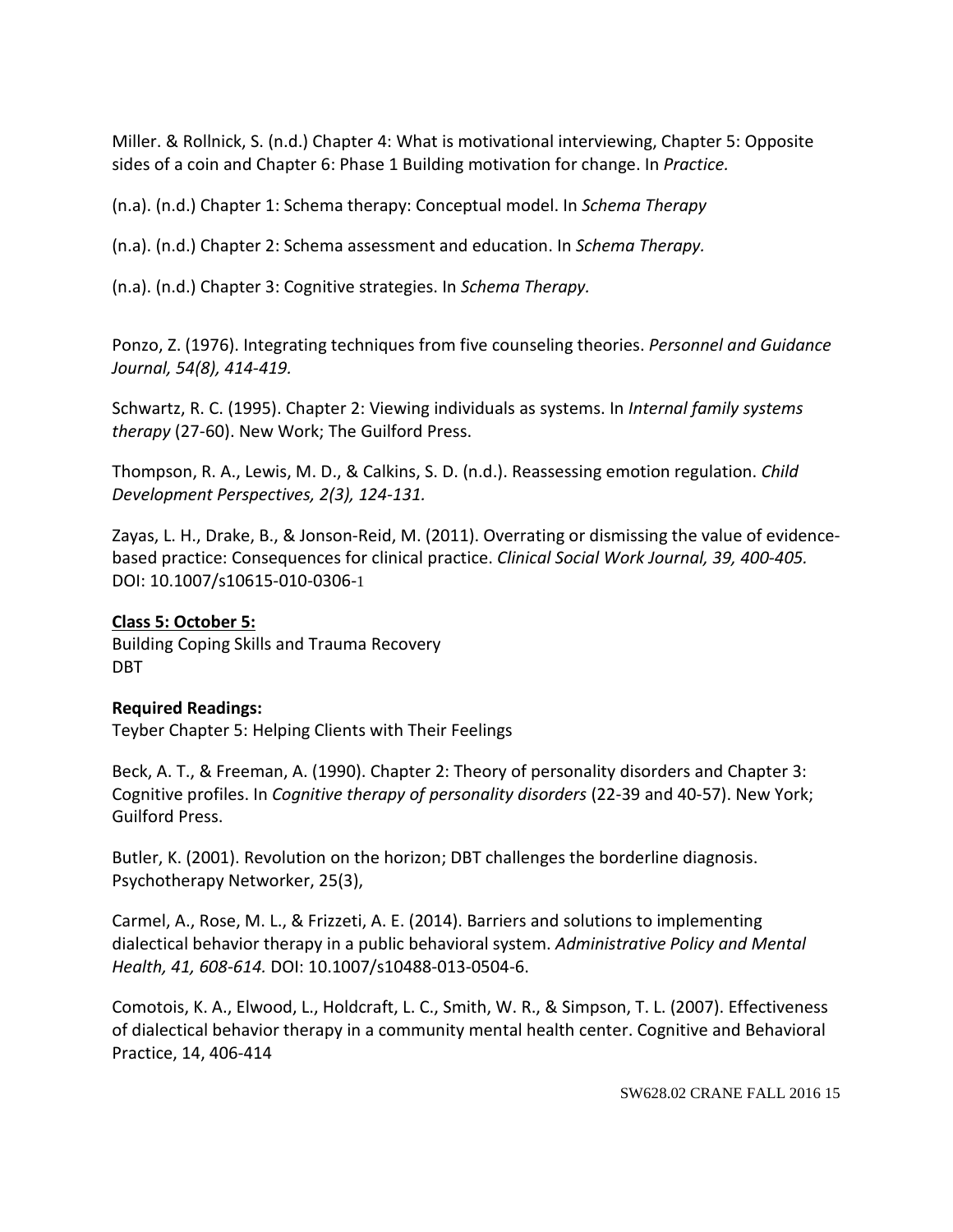Goulding, M. M., & Goulding, R. L. (1979). Chapter 4: Contracts. In *Changing lives through redecision therapy* (50-61)*.* New York; Grove Press.

Hayes, S. C., Luoma, J. B., Bond, F. W., Masuada, A., & Lillis, J. (2006). Acceptance and commitment therapy: Model, process and outcomes. *Behavior Research and Therapy, 44, 1-25.*  DOI: 10.1016/j.brat.2005.06.006

Herman, J. L. (1992). Chapter 1: A forgotten history. In *Trauma and recovery* (7-32). United States of America; Basic Books

Herman, J. L. (1992). Chapter 2: Terror. In *Trauma and recovery* (33-50). United States of America; Basic Books

Linehan, M. (2013). Instructor's manual for dialectical behavior therapy. Mill, Valley, CA; Psychotherapy.net

Miles, R. S. & Thompson E. K. (2016). Childhood trauma and posttraumatic stress disorder in a real-world veterans affairs clinic: Examining treatment preferences and dropout. *Psychological Trauma: Theory, Research, Practice and Policy, 8(4), 464-467.* 

Sweezy, M. (2011). Treating trauma after dialectical behavioral therapy. *Journal of Psychotherapy Integration, 21(1), 90-102.* DOI: 10.1037/a0023011.

Valentine, E. S., Bankoff, M. S., Poulin, M. R., Reidler, B. E., & Pantalone, W. D. (2015). The use of dialectical behavior therapy skills training as stand-alone treatment: A systematic review of treatment outcome literature. *Journal of Clinical Psychology, 71(1), 1-20.* DOI: 10.1002/jclp.22114.

Wylie, M. S. (2004). The limits of talk. *Psychotherapy Networker, 28(1).*

### **Class 6: October 12:**

Trauma Treatments Focus on Cutting and Other Para-suicidal Behaviors

### **Required Readings:**

Teyber Chapter 5: Helping Clients with Their Feelings

Brown, B. T., & Kimball, T. (2013). Cutting to live: A phenomenology of self-harm. *Journal of Marital and Family Therapy, 39(2), 195-208.* DOI: 10.1111/j.1752-0606.2011.0270.x

SW628.02 CRANE FALL 2016 16 Farber, S. K. (2006). The inner predator: Trauma and dissociation in bodily self-harm. At New Orleans APA Panel *"Trauma: Obvious and hidden: Possibilities for treatment"* (1-13).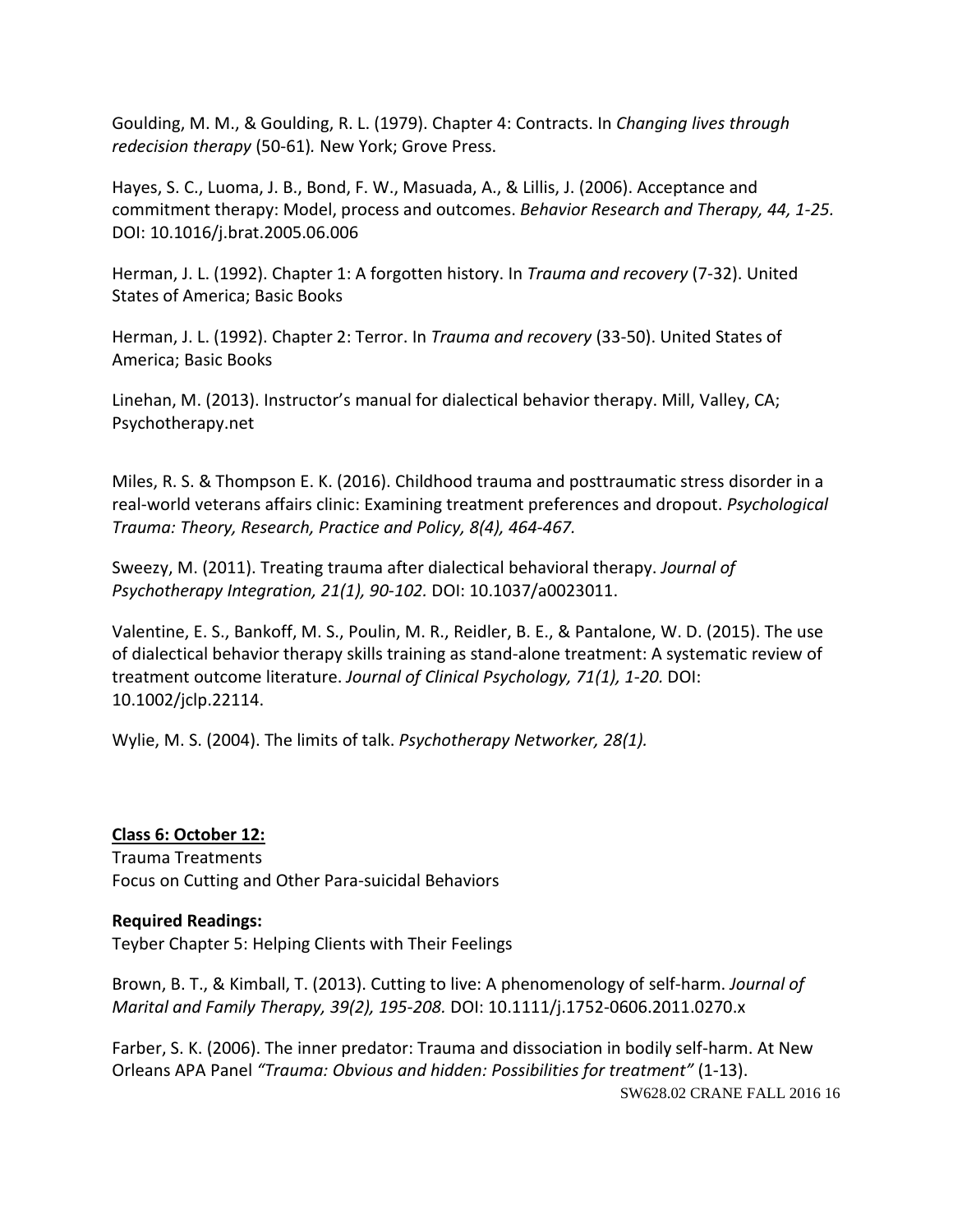Knight, Carolyn. (2015). Trauma-informed social work practice: Practice considerations and challenges. *Clinical Social Work Journal, 43, 25-37.* DOI: 10.1007/s10615-014-0481-6.

Tsai, M., Kohlenberg, R. J., & Kanter, J. W. (2010). Chapter 10: A functional analytic psychotherapy (FAP) approach to the therapeutic alliance. In Muran, C. J. & Barber, J. P. (Eds.), *The therapeutic alliance: An evidence-based guide to practice* (172-190). New York; The Guilford Press.

# **Optional Reading** (and very helpful!)**:**

Linehan, Marsha (1993), Chapters 7, 8, 9 and 10, "Core Mindfulness Skills: "Interpersonal Effectiveness Skills", "Emotion Regulation Skills", "Distress Tolerance Skills", in the Skills Training Manual for Borderline Personality Disorder (pp 63-104). NY: Guilford Press.

# **Class 7: October 19:**

Mental Illness and Pharmacology

# **Required Readings:**

Teyber Chapter 6

AIMS Center (2013). Care manager resources: Common question & answers about treatment for depression. University of Washington Psychiatry & Behavioral Sciences.

Bentley, J. K., Price, K. S., & Cummings, R. C. (2014). A psychiatric medication decision support guide for social work practice with pregnant and postpartum women. National Association of Social Workers. DOI: 10.1093/sw/swu039.

Bride, B. E., Abraham, A. J., Kintzle, S., & Roman, P. M. (2013). Social workers' knowledge and perceptions of effectiveness and acceptability of medication assisted treatment of substance use disorders. *Social Work in Health Care, 52(1), 43-58.* DOI: 10.1080/00981389.2012.725457

Castillo, R. J. (1997). Chapter 6: Personality disorders. In *Culture and mental illness:* A clientcentered approach. Pacific Grove, CA; Brooks/Cole.

Maina, G., Rosso, G., & Filippo, B. (2008). Brief dynamic therapy combined with pharmacotherapy in the treatment of major depressive disorder: Long-term results. *Journal of Affective Disorders, 114, 200-207.* DOI: 10.1016/j.jad.2008.07.010

Townsend, L. (2009). How effective are interventions to enhance adherence to psychiatric medications? Practice implications for social workers working with adults diagnosed with severe mental illness. *Journal of Human Behavior and the Social Environment, 19(5), 512- 530.*DOI: 10.1080/10911350902987987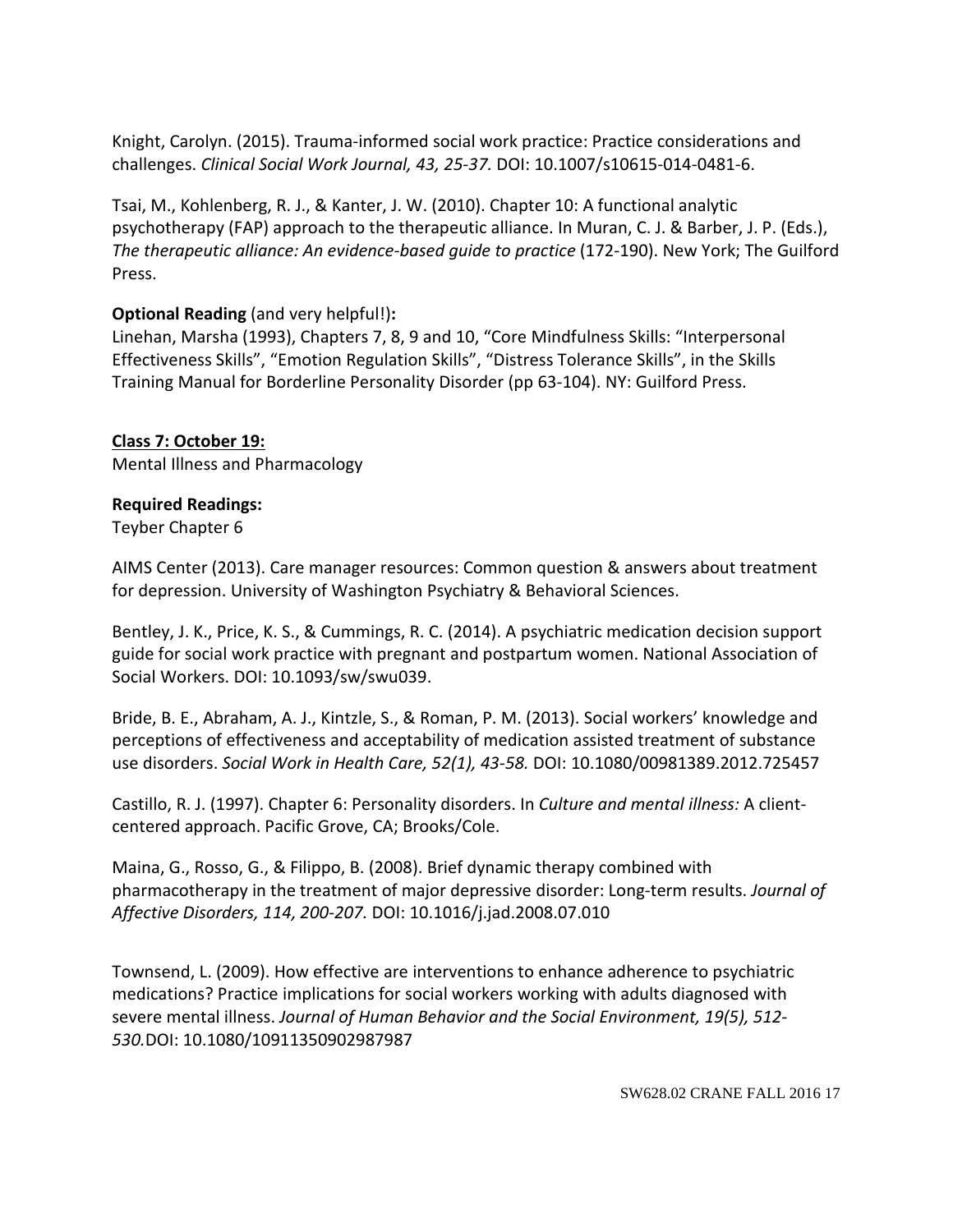## **Class 8: October 26:**

Cognitive Behavioral Therapy Solution Focused Therapy

## **Required Reading:**

Teyber Chapter 7

González Suitt, K., Franklin, C. & Kim, J. (2016) Solution Focused Brief Therapy With Latinos: A Systematic Review, Journal of Ethnic & Cultural Diversity in Social Work, 25:1, 50-67, DOI: 10.1080/15313204.2015.1131651

Grumet, R. & Fitzpatrick, M. (2016). A case integrating values clarification work into cognitive behavioral therapy for social anxiety disorder. *Journal of Psychotherapy Intergration, 26(1), 11- 21.* 

LaBeau, R. T., Davies, C. D., Culver, N. C., & Craske, M. G. (2013). Homework compliance counts in cognitive behavior therapy. *Cognitive Behavior Therapy, 42(3), 171-179.* DOI: 10.1080/16506073.2013.763286

Meyer, D. D., & Cottone, R. R. (2013). Solution-focused therapy as a culturally acknowledging approach with American Indians. *Journal of Multicultural Counseling and Development, 41(1), 47-55.* Retrieved from

http://proxy.lib.umich.edu/login?url=http://search.proquest.com/docview/1284320279?accou ntid=14667

Smith, I. C. (2011), A qualitative investigation into the effects of brief training in solutionfocused therapy in a social work team. Psychology and Psychotherapy: Theory, Research and Practice, 84: 335–348. doi:10.1111/j.2044-8341.2010.02000.x

Sudak, D. M. (2012). Cognitive behavioral therapy for depression. *Psychiatric Clinics of North America, 35(1), 99-110.* DOI: 10.1016/j.psc.2011.10.001

Tolin, D. F. (2010). Is cognitive-behavioral therapy more effective than other therapies? A meta analytic review. *Clinical Psychology Review, 30, 710-720.*

# **Class 9: November 2:**

Evidence-based Practices Motivational Interviewing Counseling Addiction

### **Required Reading:**

Miller, W. R., & Rollnick, S. (2002). Chapter 7: Responding to change talk. In *Motivational interviewing: Second addition: Preparing people for change* (85-97). New York; The Guilford Press.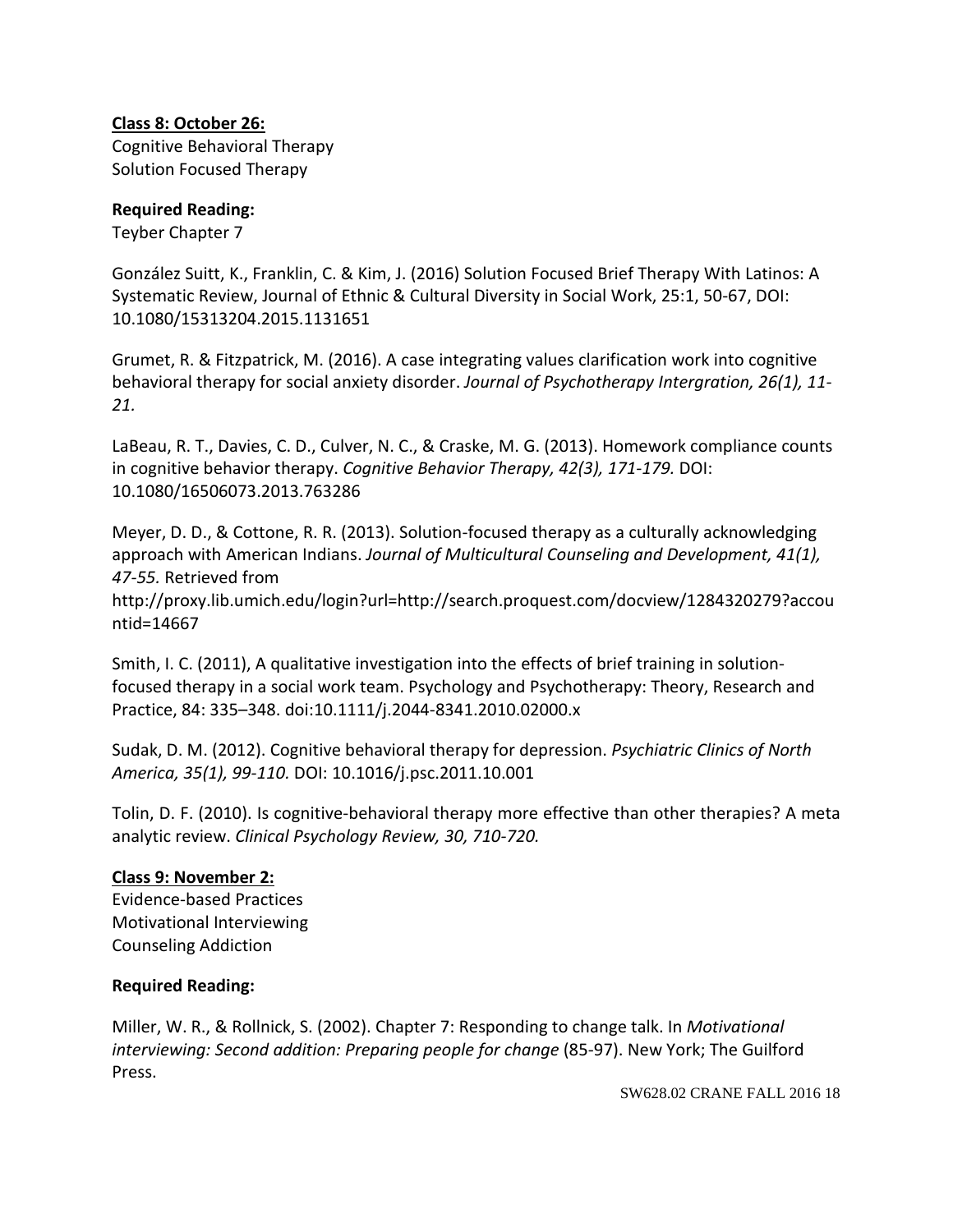Miller, W. R., & Rollnick, S. (2002). Chapter 8: Responding to resistance. In *Motivational*  interviewing: Second addition: Preparing people for change (98-110). New York; The Guilford Press.

(n.a) (n.d) Stages of Change. Retrieved from: [http://psychology.tools](http://psychology.tools/)

# **Class 10: November 9:**

Evidence-based Practices Relational Cultural Therapy Crisis Interventions or Advocacy Interventions

## **Required Readings:**

Teyber Chapter 8

Culley, J. A., & Teten, A. L. (2008). A therapist's guide to brief cognitive behavioral therapy. Publiched by the Department of Veterans Affairs, South Central Mental Illness Research, Education and Clinical Center.

Drisko, J. W. (2004). Common factors in psychotherapy outcome: Meta-analytic findings and their implications for practice and research. *Families in Society, 85(1), 81-90.*

Duffey, T. & Somody, C. (2011). The role of relational-cultural theory in mental health counseling. *Journal of Mental Health Counseling, 33(3), 223-242.*

Frey, L. L. (2013). Relational-cultural therapy: Theory, research, and application to counseling competencies. *Professional Psychology: Research and Practice, 44(3), 177-185.* DOI: 10.1037/a003121

Marlatt, G. A., Parks, G. A., & Witkiewitz, K. (2002). Clinical guidelines for implementing relapse prevention therapy. The University of Chicago Center for Psychiatric Rehabilitation.

Oakley, M. A., Addison, C. S., Piran, N., Jonston, J. G., Damianakis, M., Curry, J., Dunbar, C., & Wiegeldt, A. (2013). Outcome study of brief relational-cultural therapy in a women's mental health center. *Psychotherapy Research, 23(2), 137-151.* DOI: 10.1080/10503307.2012.745956.

Walker, M. (2004). Chapter 1: How relationships heal. In Walker, M. & Rosen, W. B (Eds.), *How connections heal: Stories from relational-cultural therapy* (3-21). New York; The Guilford Press.

Walker, M. (2004). Chapter 3: Walking a piece of the way. In Walker, M. & Rosen, W. B (Eds.), *How connections heal: Stories from relational-cultural therapy* (35-52). New York; The Guilford Press.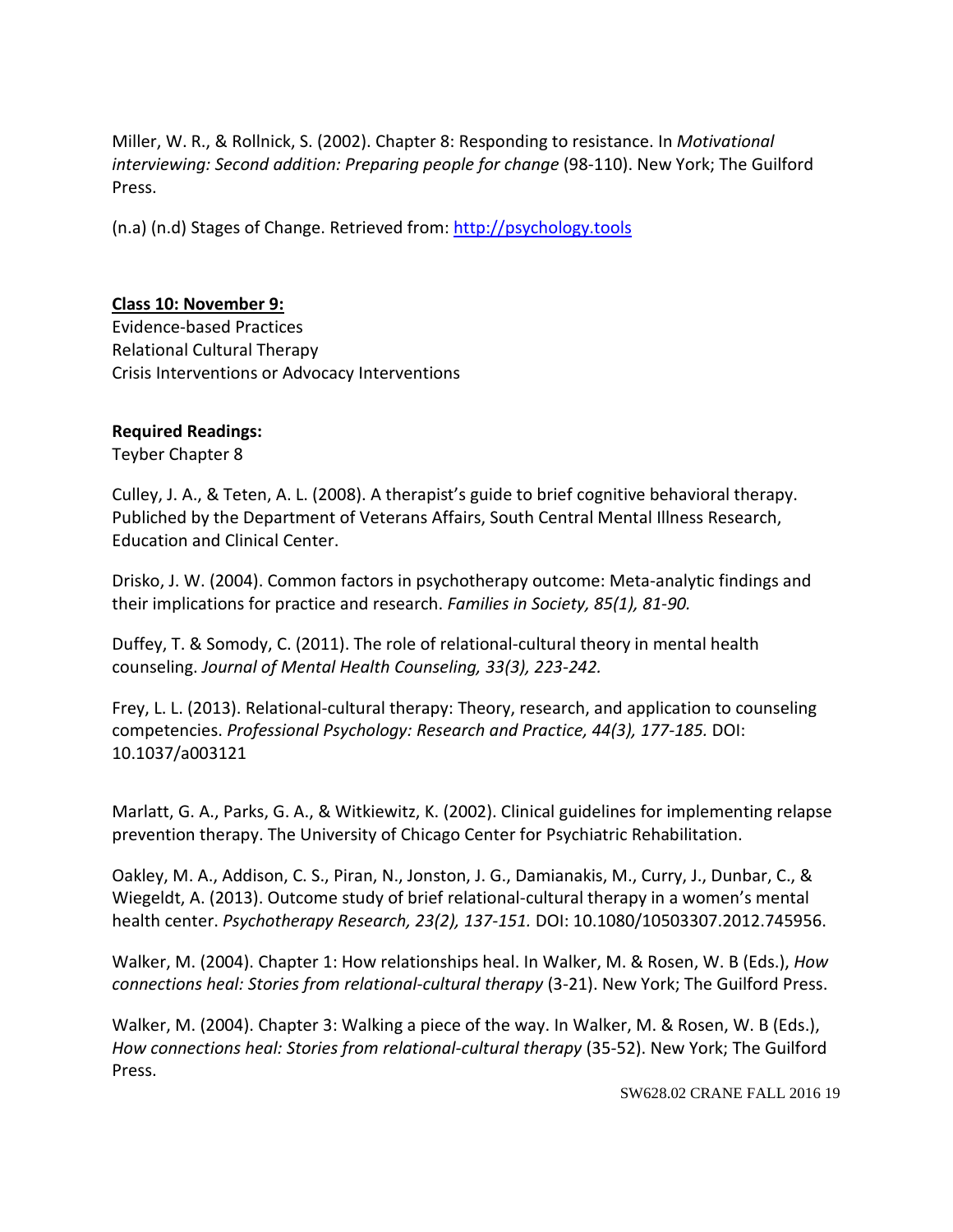## **Class 11: November 16:**

Affirmative Practice with TGLBQ\* adults Middle stages of therapy

### **Required Readings:**

Teyber Chapter 9

Alessi, E. (2014). A Framework for Incorporating Minority Stress Theory into Treatment with Sexual Minority Clients, Journal of Gay & Lesbian Mental Health, 18:1, 47-66, DOI: 10.1080/19359705.2013.789811

Hunter, S. & Hickerson, J. C. (2003). Chapter 4: Individuals: Coming out and identity development. In *Affirmative practice: Understanding and working with lesbian, gay, bisexual and transgendered persons* (91-111). Washington, D.C.; National Association of Social Work.

Markman, E. R. (2011). Gender identity disorder, the gender binary, and transgender oppression: Implications for ethical social work. *Smith College Studies in Social Work, 81(4), 314-327.* DOI: 10.1080/00377317.2011.616839.

Sanders, L. (n.d). Affirmative practice principals in working with LGBT people.

Sanders, L. (n.d.). LGBT good reads for social worker's list.

Sanders, L. (n.d.). The development of a positive white ally identity: Questions focused on ally identities with people with disabilities.

Sander, L. (n.d.). The development of a positive white ally identity: Questions focused on ally identities with people in poverty.

Siverskog, A. (2014). "They just don't have a clue": Transgender aging and implications for social work. *Journal of Gerontological Social Work, 57(2-4), 386-406.* DOI: 10.1080/01634372.2014.895472

World Professional Association for Transgender Health. (2001) Standards of care for the health of transsexual, transgender and gender nonconforming people. Retrieved from: [www.wpath.org](http://www.wpath.org/)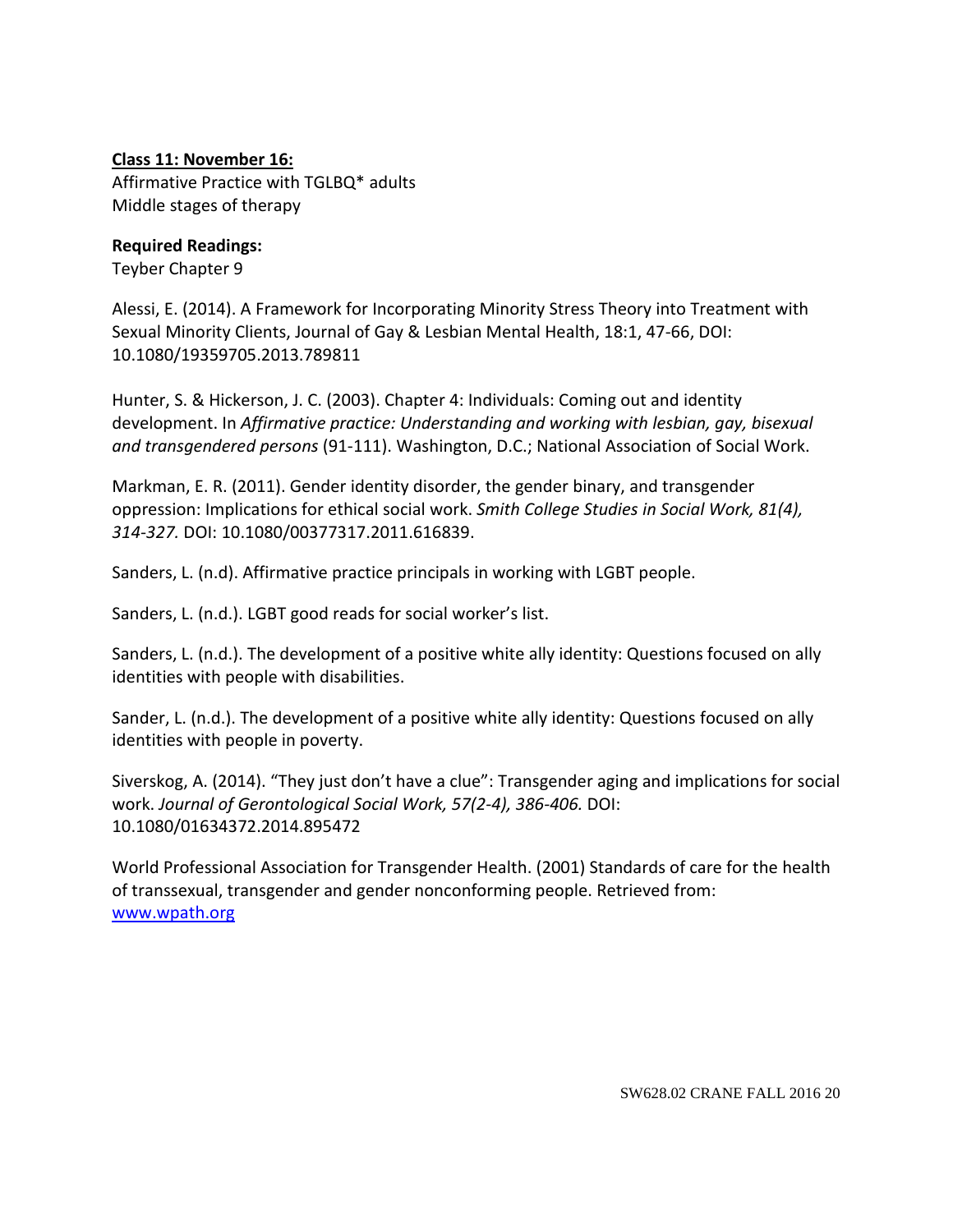## **Class 12: November 30:**

Practice with Vulnerable Populations

### **Required Readings:**

Camayd-Freixas, E. (2008). Interpreting after the largest ice raid in us history: A personal account. 1-15.

Cambridge, P. & Williams, L. (2004). Approached to advocacy for refugees and asylum seekers: a development case study for a local support and advice service. *Journal of Refugee Studies, 17(1), 97-113.*

CARDOZO. Constitution on ice: A report on immigration home raid operation. Immigration Justice Clinic. Retrieved from: [http://www.cardozo.yu.edu/sites/default/files/Constitution%20On%20ICE--](http://www.cardozo.yu.edu/sites/default/files/Constitution%20On%20ICE--A%20Report%20on%20Immigration%20Home%20Raid%20Operations%20-%20Cardozo%20Law%20School_0.pdf) [A%20Report%20on%20Immigration%20Home%20Raid%20Operations%20-](http://www.cardozo.yu.edu/sites/default/files/Constitution%20On%20ICE--A%20Report%20on%20Immigration%20Home%20Raid%20Operations%20-%20Cardozo%20Law%20School_0.pdf)

[%20Cardozo%20Law%20School\\_0.pdf](http://www.cardozo.yu.edu/sites/default/files/Constitution%20On%20ICE--A%20Report%20on%20Immigration%20Home%20Raid%20Operations%20-%20Cardozo%20Law%20School_0.pdf)

Chudry, A., Capps, R., Pedroza, J. M., Castaneda, R. M., Santos, R., & Scott, M. M. (2010). Facing our future: Children in the aftermath of immigration enforcement. The Urban Institute. Retrieved from:<http://www.urban.org/research/publication/facing-our-future>

Cleaveland, C. (2010). "We are not criminals?": Social work advocacy and unauthorized migrants. National Association of Social Workers, 74-81.

Cooper, M. G., & Lesser, J. G. (2008). Narrative therapy: A postmodern approach. In *Clinical social work practice: An integrated approach* (176-195)*.* Boston, MA; Pearson

Dreby, J. (2007). Children and power in mexican traditional families. *Journal of Marriage and Family, 69, 1050-1064.*

Mahoney, A. M., & Daniel, C. A. (2006). Bridging the power gap: Narrative therapy with incarcerated women. *The Prison Journal, 86, 75-88.* DOI: 10.1177/0032885505283879

The Human Rights Immigration Community Action Network. (2010). Injustice for all: The rise of the u.s. immigration policing regime: A human rights report on u.s. abuses against immigrant families, workers, and communities. National Network for Immigrant and Refugee Rights, 1-67.

Sanders, L. Martinez, R., Harner, M., Harner, M., Horner, P., & Delva, J. (2013). Grassroots responsiveness to human rights abuse: History of the Washtenaw interfaith coalition for immigrant rights. National Association of Social Workers, 1-9. DOI: 10.1092/sw/swt004.

Zavella, P. (2009). Ana's choice. Ms. Magazine, 46-49.